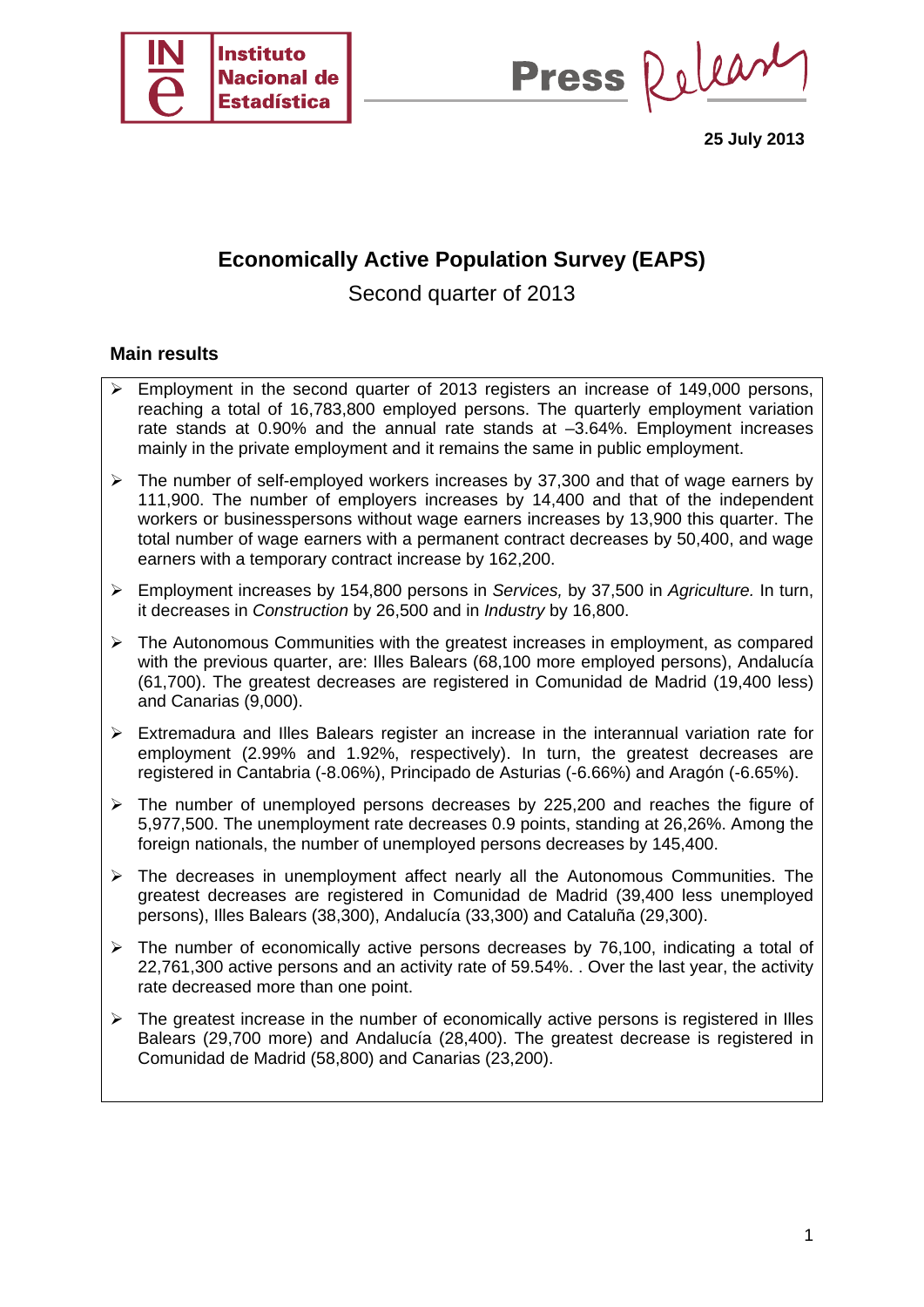### **Employment**

The number of employed persons increased by 149,000 persons in the second quarter of 2013, standing at 16,783,800. The quarterly variation rate of employment stood at 0.90%.

The quarterly increase of the employment rate was similar to the one registered in the second quarter of 2011.



**Quarter‐on‐quarter employment evolution, in thousands (variation of 2Q‐2013 as compared with 1Q‐2013)**

By sex, the increase in employment was greater among men (107,400) than among women (41,600). By nationality, employment increased by 86,100 among the Spaniards and by 63,900 among the foreign nationals.

The increase in employment affected practically every age group, especially that aged over 39 years old (119,300 more employed persons).

In the last 12 months, employment has dropped by 633,500 persons, (352,200 men and 281,300 women). The annual variation rate of employment was –3.64%, 94 hundredths higher, as compared with the previous quarter.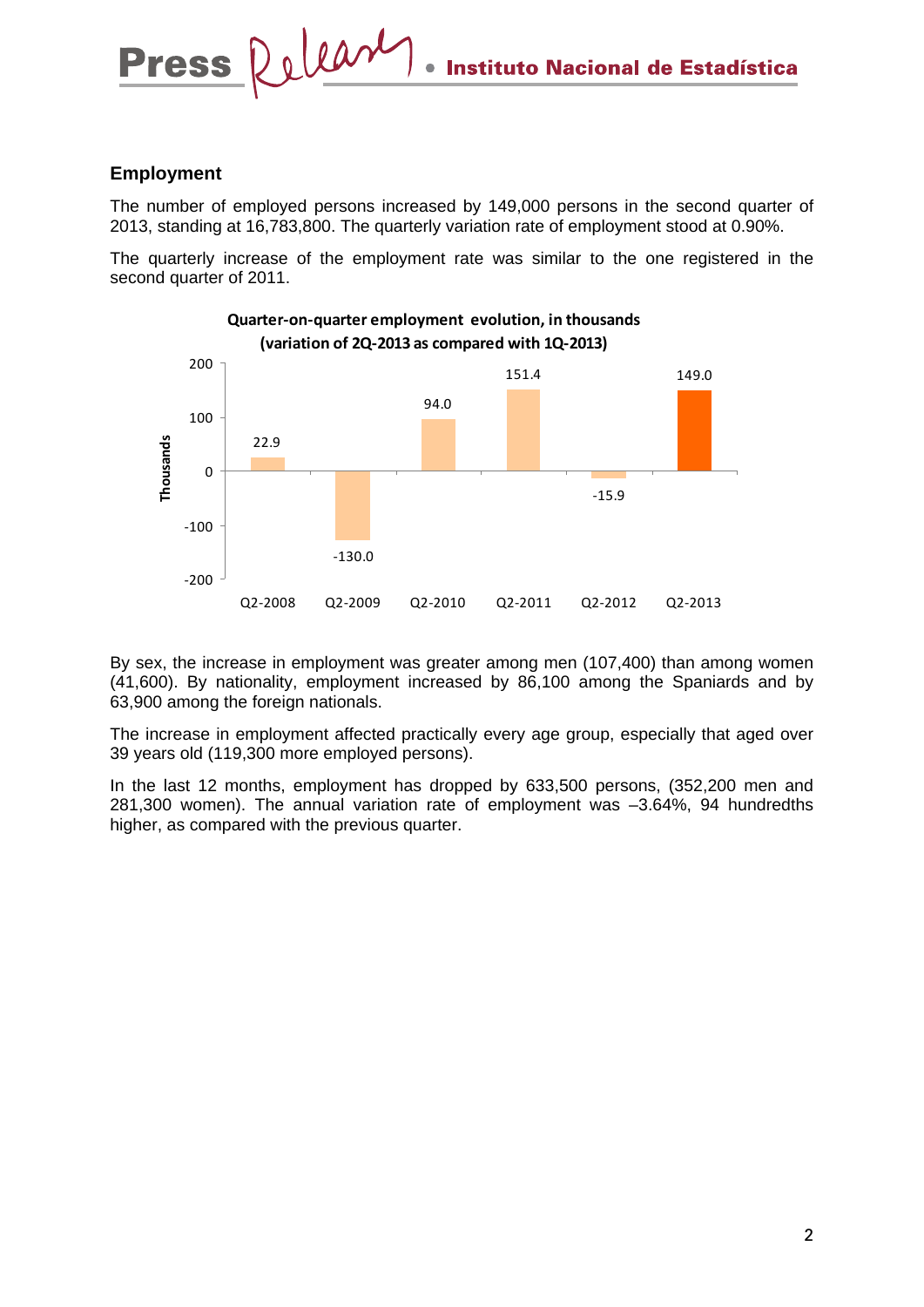

**Total evolution of employed persons, as an annual rate**

This quarter, the number of employed persons increased in *Services* by 154,800 and in *Agriculture* by 37,500. In turn, it decreased in *Construction* by 26,500 and in *Industry* by 16,800.

Full-time employment increased by 56,400 persons this quarter, whilst part-time employed persons increased by 92,600. The percentage of persons working part time increased 41 hundredths, reaching 16.41%.

The number of self-employed workers increased by 37,300 persons the second quarter of 2013. Employers increased by 14,400 and businesspersons without wage earners or independent workers or independent workers increased by 13,900.

The number of wage earners increased by 111,900. Those with a permanent contract decreased by 50,400, and those wage earners with temporary contracts did so by 162,200. The temporary employment rate increased one point, standing at 23.12%.

The number of wage earners dropped by 672,800 over the last 12 months, whereas the number of self-employed workers increased by 37,100.

Private employment<sup>1</sup> increased by 151,600 persons this quarter, and stood at 13,940,500. In turn, public employment remained practically unaltered, with a decreased of 2,600 persons.

-

 $1$  Employment in the private sector includes: wage earners from the private sector, employers, independent workers and businesspersons without wage earners, members of a cooperative, family assistance and other professional situations. Employment in the public sector includes all the wage earners of public enterprises and of the National and Regional Administrations, including both workers contributing to the SS and those attached to an Insurance society.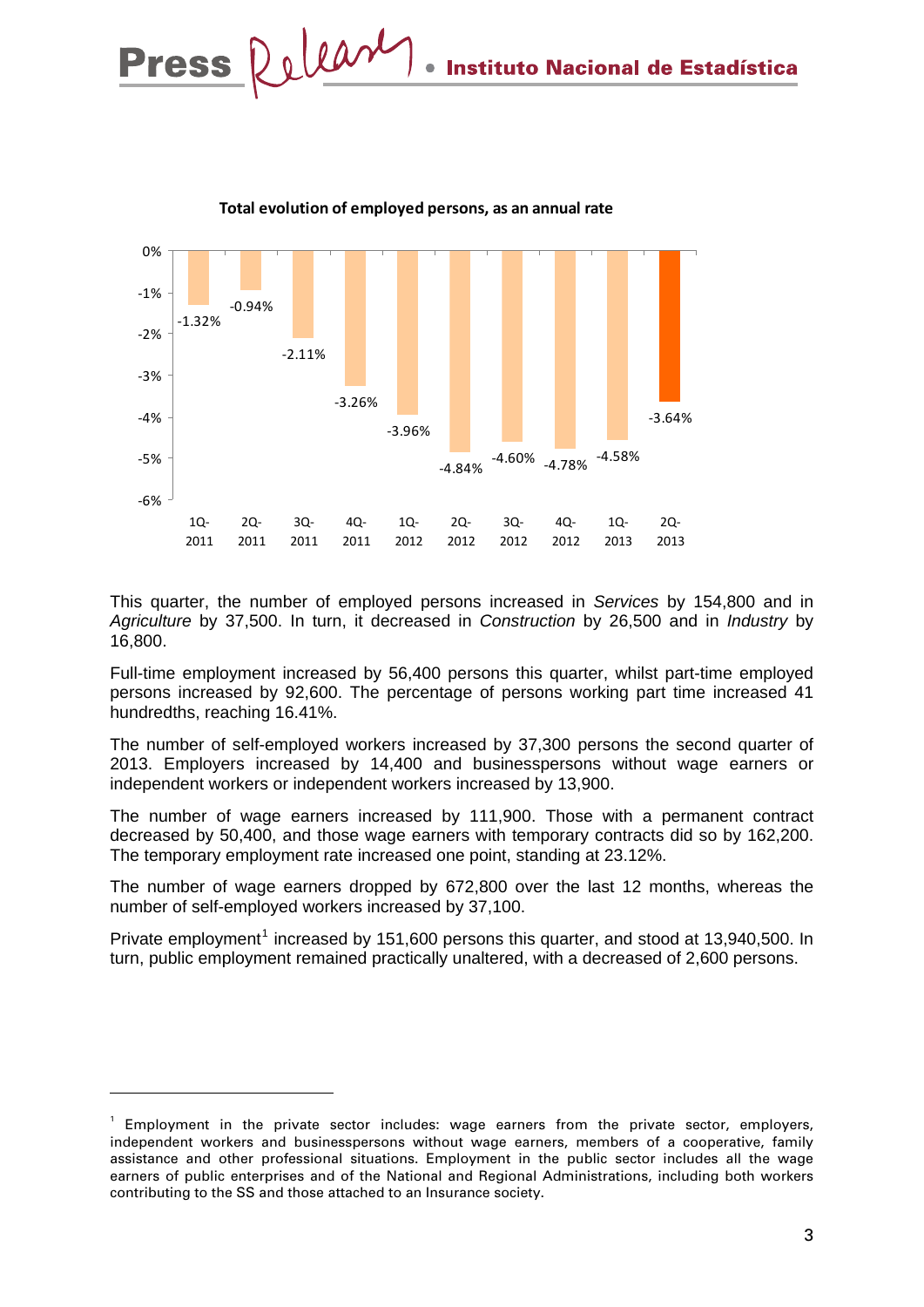

Both public and private employment showed negative annual variations. Public employment registered a –6.51% rate, while employment decreased at a rate of 3.03% in the private sector.



**Employment evolution by nature of the employer, as an annual rate**

### **Unemployment and unemployment rate**

Unemployment decreased by 225,200 persons this quarter, standing at 5,977,500. Over the last year, the total figure of unemployed persons increased by 284,500 persons.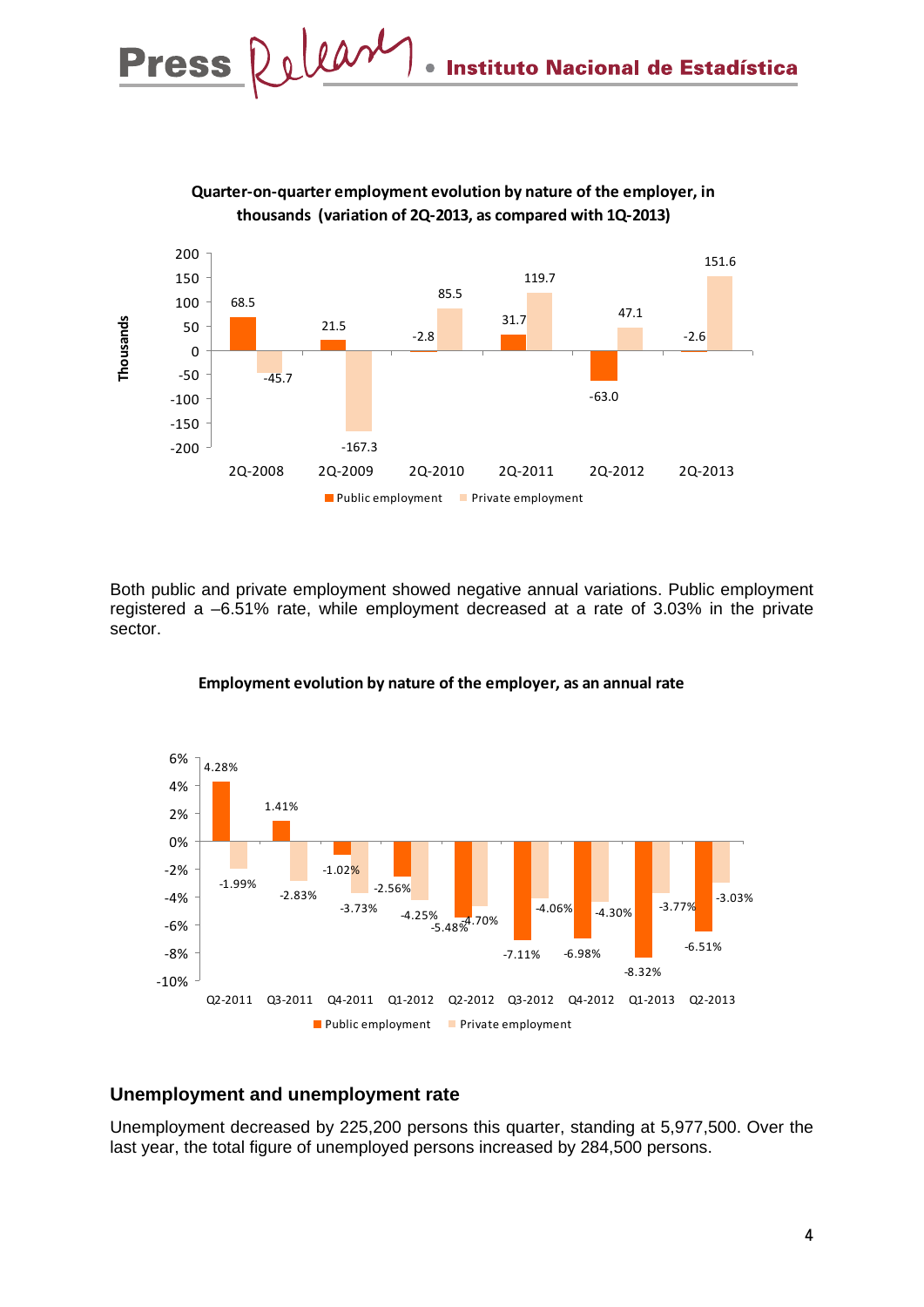Comparing the evolution of unemployment this quarter to the same period in previous years, it is worth noting that the quarterly decrease of unemployment was the highest since 2008.

> **Quarter‐on‐quarter unemployment evolution, in thousands (variation of the 2Q‐2013, as compared with 1Q‐2013)**



The unemployment rate dropped nine tenths, as compared with the first quarter, standing at 26.26%.

By sex, unemployment decreased by 161,900 among men and by 63,300 among women. The male unemployment rate decreased 1.2 points, reaching 25.58%, whilst the female rate decreased more than half a point, and stood at 27.06%. The composition of unemployment observed since the year 2008 remained practically unaltered, with relatively little distance between the male and female rates, and a greater number of unemployed men than unemployed women.

By nationality, unemployment decreased by 79,800 among the Spaniards and by 145,400 among the foreign nationals. The unemployment rate for the foreign population was 35.72%, 11 points higher than that of persons with Spanish nationality (24.69%).

Unemployment decreased in all sectors. In *Services* (157,900 fewer unemployed persons), *Industry* decreased by 37,500, *Construction* by 25,500 and *Agriculture* by 24,200. Unemployment increased among those persons seeking their first job (23,500 more) and it decreased among those who lost their job over a year ago (3,500).

The number of unemployed persons decreased in *Construction* (90,300 less), in *Industry* (40,100) and in *Agriculture* (8,700) in the last 12 months. In *Services*, this number remained practically unaltered. The unemployed persons who lost their job over a year ago increased by 404,800 and by 18,300 among those persons seeking their first job.

Regarding the annual evolution, the increasing unemployment rate (5.0%) registered a decrease of one-half, as compared with the previous quarter.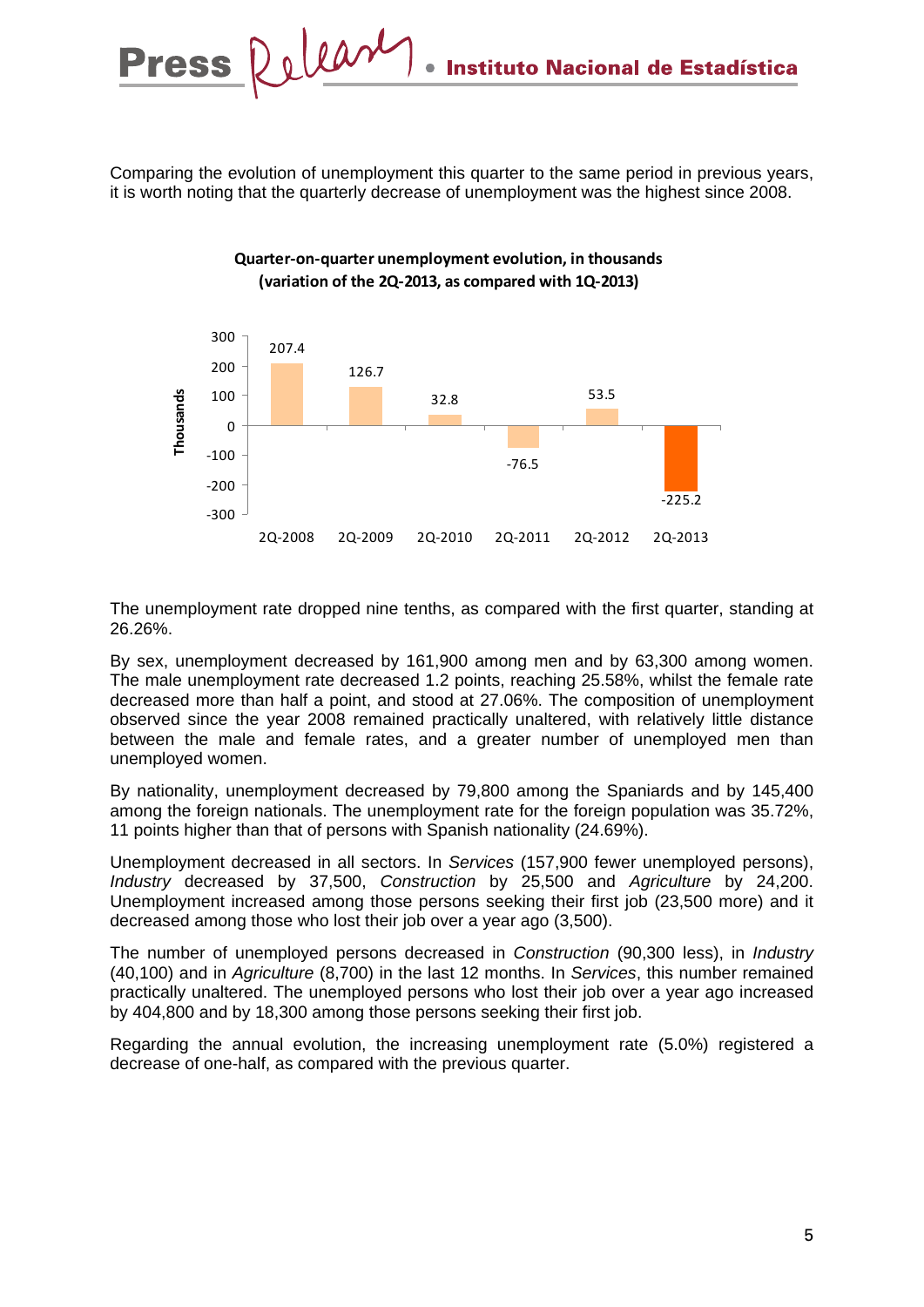

### **Total evolution of unemployed persons, as an annual rate**

### **Economically active population and activity rate**

The economically active population experienced a decrease of 76,100 persons in the second quarter of 2013, standing at 22,761,300 persons. In annual terms, the number of economically active persons was reduced by 349,10.

The decrease in the number of economically active persons in the second quarter of 2013 highlighted the downward trend observed in the second quarters since 2008.



**Quarter‐on‐quarter activity evolution, in thousands**

The economic activity rate decreased 13 hundredths, reaching 59.54%. The female activity rate decreased 7 tenths (53.32%), while the male rate decreased by 19 hundredths and stood at 66.12%.

The activity rate of Spaniards increased six tenths this quarter, reaching 57.71%. That of foreign nationals decreased by 1.5 points, standing at 73.68%. The distance between both rates is nearly 16 points in favour of foreign nationals, this circumstance being explained by the different age structures of the two population groups.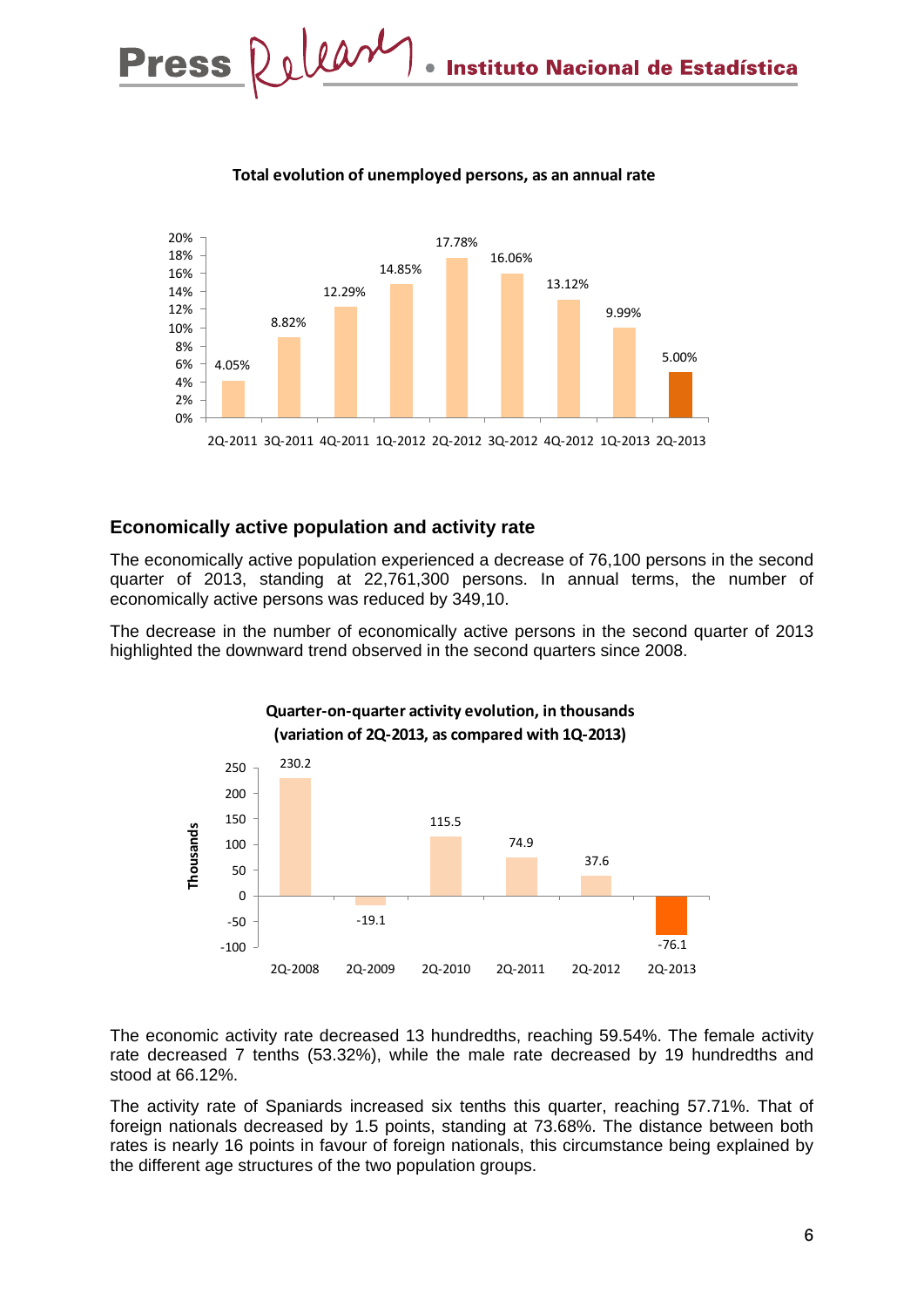The annual variation rate of economically active persons stressed the downward trend of the last quarter.



### **Total evolution of economically active persons,**

### **Mobility as related to economic activity**

The percentage of employed persons who were unemployed in the previous quarter was now 5.37%, 1.15 points more than that recorded in the first quarter of 2013.

The proportion of unemployed persons who were employed three months ago decreased by nearly 3 points, reaching 10.98%. The percentage of unemployed persons who were already unemployed three months ago increased 2.79 points, standing at 74.22%. The percentage of unemployed persons who were unemployed three months ago increased 17 hundredths, reaching 14.81%.

### **Households**

In the second quarter, there were 17,440,800 households in Spain, experiencing an increase of 49,300, as compared with the first quarter 2012.

The number of households in which all economically active members were unemployed, decreased by 84,900, standing at 1,821,100.

The number of households in which all of the economically active members were employed increased by 122,500, reaching 8,266,400.

In an interannual comparison, the number of households in which all economically active persons were unemployed increased by 83.500, and the number of those in which all economically active members were employed decreased by 314,100.

### **Results by Autonomous Community**

Most part of the Autonomous Communities registered increases in employment this quarter. Those registering the greatest increases were Illes Balears (68,100 more employed persons) and Andalucía (61,700). The greatest decreases were registered in Comunidad de Madrid (19,400 less) and Canarias (9,000).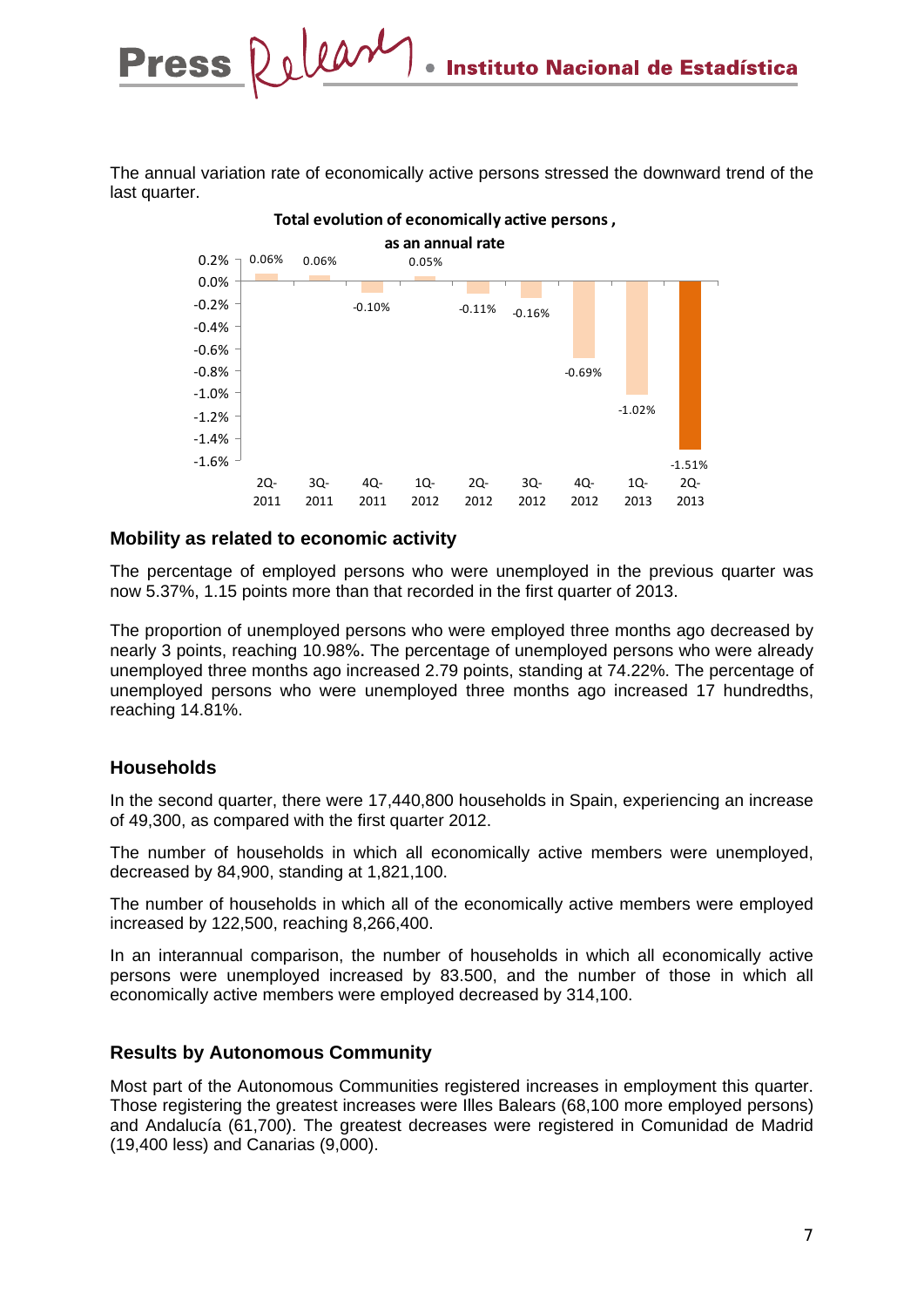Release **Press** Instituto Nacional de Estadística

In relative terms, the Autonomous Communities with a favourable quarterly employment evolution were Illes Balears (16.10% more), Extremadura (2.67%) and Andalucía (2.45%). Those registering a greater decrease in employment were Cantabria (-2.46%), La Rioja (- 1.83%) and Principado de Asturias (-1.42%).



### **Quarter‐on‐quarter employment variation rate by Autonomous Community (%)**

During the last year, the Autonomous Communities registering an increase in employment were Extremadura (9,800 more) and Illes Balears (9,200). In turn, the greatest decreases in employment during the last 12 months were registered in Cataluña (133,400 fewer employed persons), Comunidad de Madrid (117,000) and Andalucía (70,800).

Extremadura (2.99%) and Illes Balears (1.92%) are the only Autonomous Communities with a positive employment interannual variation rate. In turn, Cantabria (-8.06%), Principado de Asturias (-6.66%) and Aragón (-6.65%) registered the greatest decreases in the interannual rate drops in employment.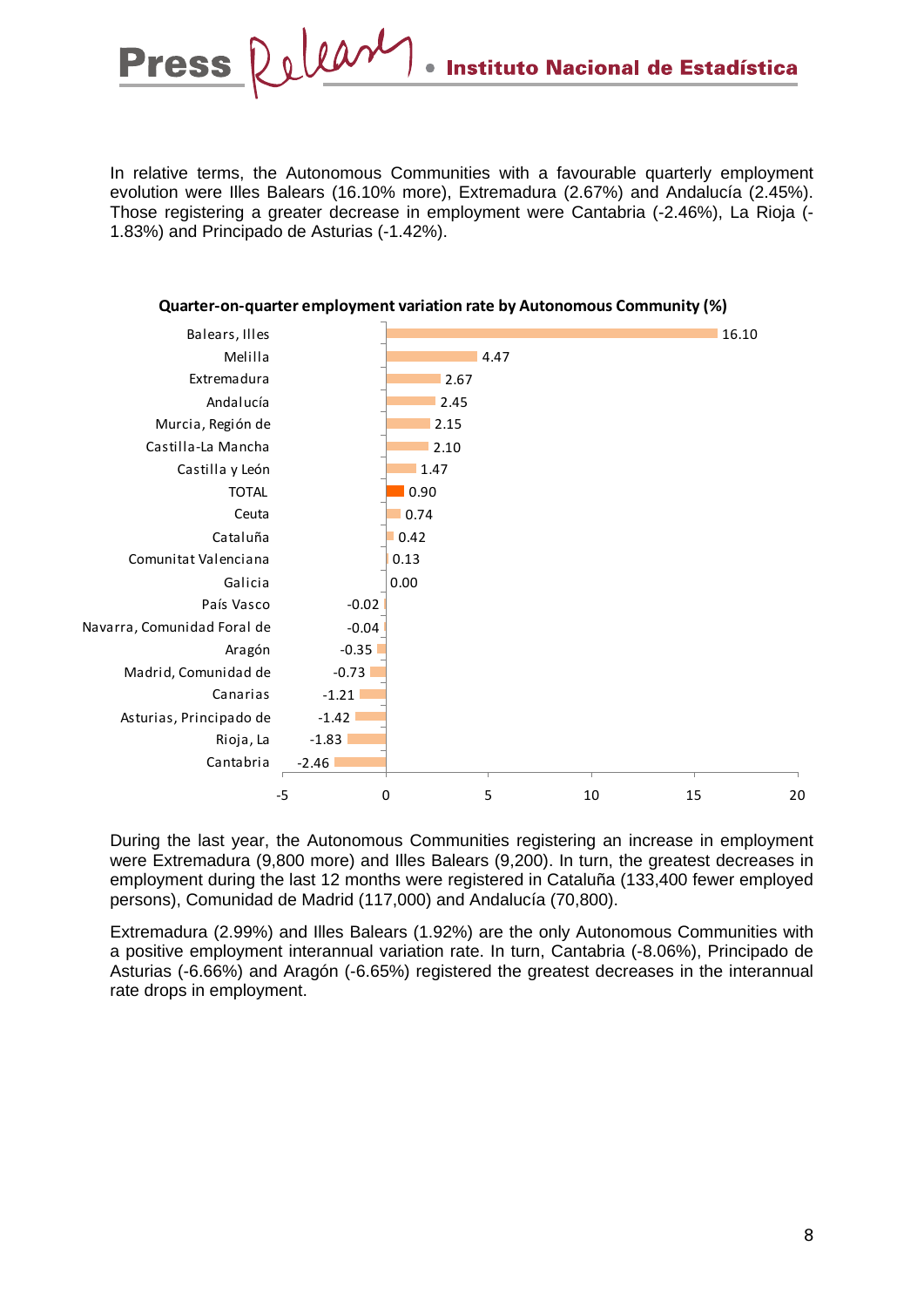### Release **Press** Instituto Nacional de Estadística



**Annual variation rate of employment by Autonomous Community (%)**

Practically all Autonomous Communities registered decreases in the number of unemployed persons this quarter. The greatest decreases of unemployment were registered in Comunidad de Madrid (39,400 less), Illes Balears (38,300), Andalucía (33,300) and Cataluña (29,300).

As for the annual variation rate, unemployment decreases in La Rioja by 4,800. The greatest increases of unemployment were registered in Andalucía (77,500 unemployed persons more), Cataluña (51,400) and Comunitat Valenciana (48,300).

País Vasco maintained the lowest unemployment rate in Spain (15.46%). At the other end of the spectrum, Andalucía registered a 35.79% rate.

The greatest increases of economically active persons in the second quarter were registered in Illes Balears (29,700 more) and Andalucía (28,400). In turn, the greatest decreases were registered in Comunidad de Madrid (58,800 less) and Canarias (23,200).

In the last 12 months, the number of economically active persons decreased by 117,700 persons in Comunidad de Madrid, by 81,900 in Cataluña, by 35,700 in País Vasco and by 32,700 in Castilla y León. During this period, the greatest increases in the number of economically active persons were registered in Extremadura (17,100 more) and in Illes Balears (9,800).

The economic activity rates this quarter ranged between the 67,78% recorded in Illes Balears, and the 51,69% registered in Principado de Asturias.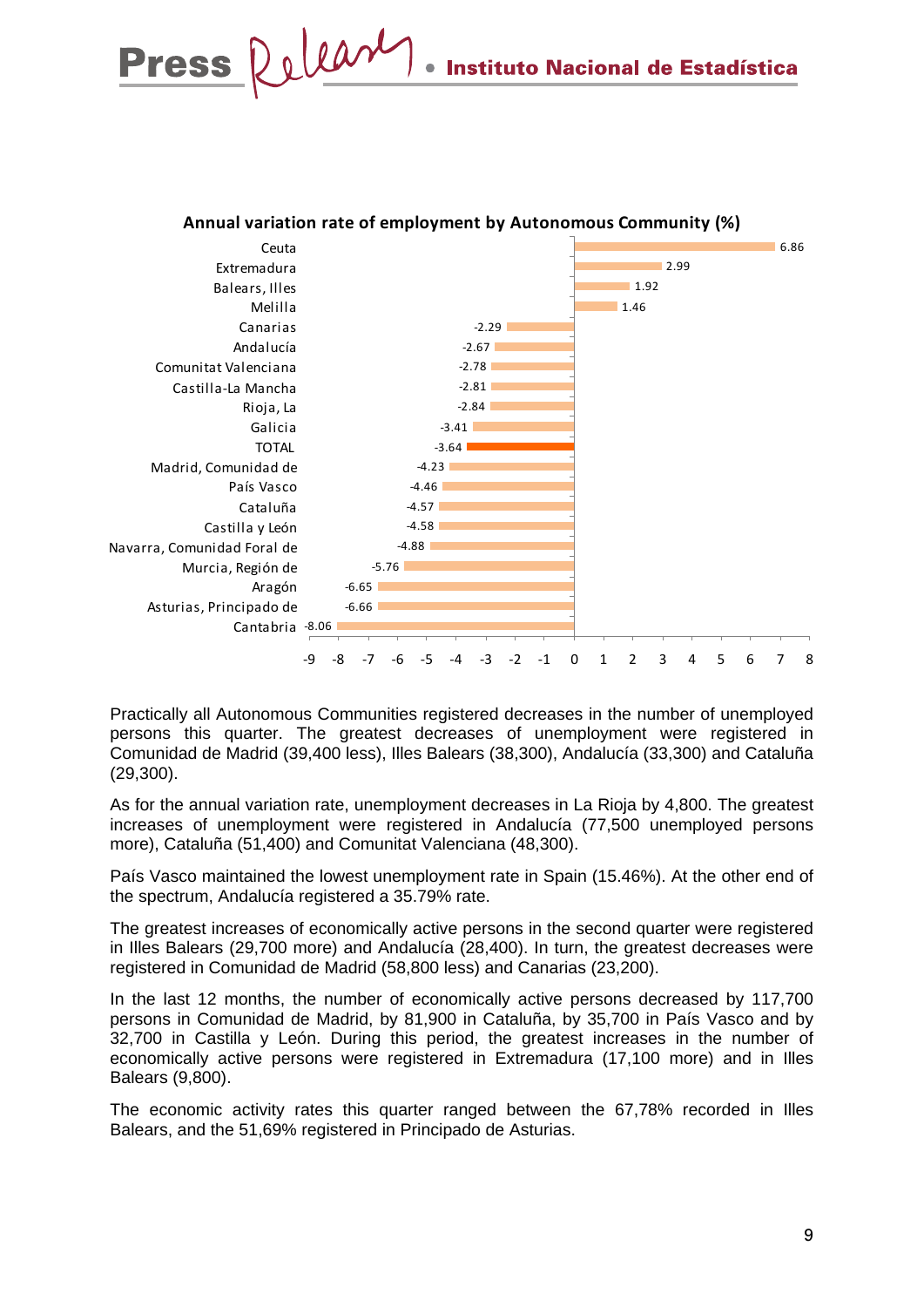

### **Results by province**

The provincial results summary of the EAPS may be accessed via the following link:

http://www.ine.es/en/daco/daco42/daco4211/epapro0213\_en.pdf

All of the provincial information from this survey may be accessed via the following links:

• In the INEbase database

http://www.ine.es/jaxiBD/menu.do?L=1&divi=EPA&his=0&type=db

• In the TFMPUS database http://www.ine.es/GSTConsul/loginAction.do?U=S0&language=1&divi=EPA

### **Seasonally adjusted series**

In order to contribute to a better interpretation of the EAPS results from a short-term point of view, in line with the rest of short-term statistics, it is available for the labour market analysts the quarterly evolution of the main seasonally adjusted variables.

http://www.ine.es/en/daco/daco42/daco4211/epadesestacional0213\_en.pdf

For further information see **INEbase-www.ine.es/en/** All press releases at: **www.ine.es/en/prensa/prensa\_en.htm** 

**Press Office:** Telephone numbers: 91 583 93 63 / 94 08 – Fax: 91 583 90 87 - **gprensa@ine.es Information Area:** Telephone number: 91 583 91 00 – Fax: 91 583 91 58 **– www.ine.es/infoine/?L=1**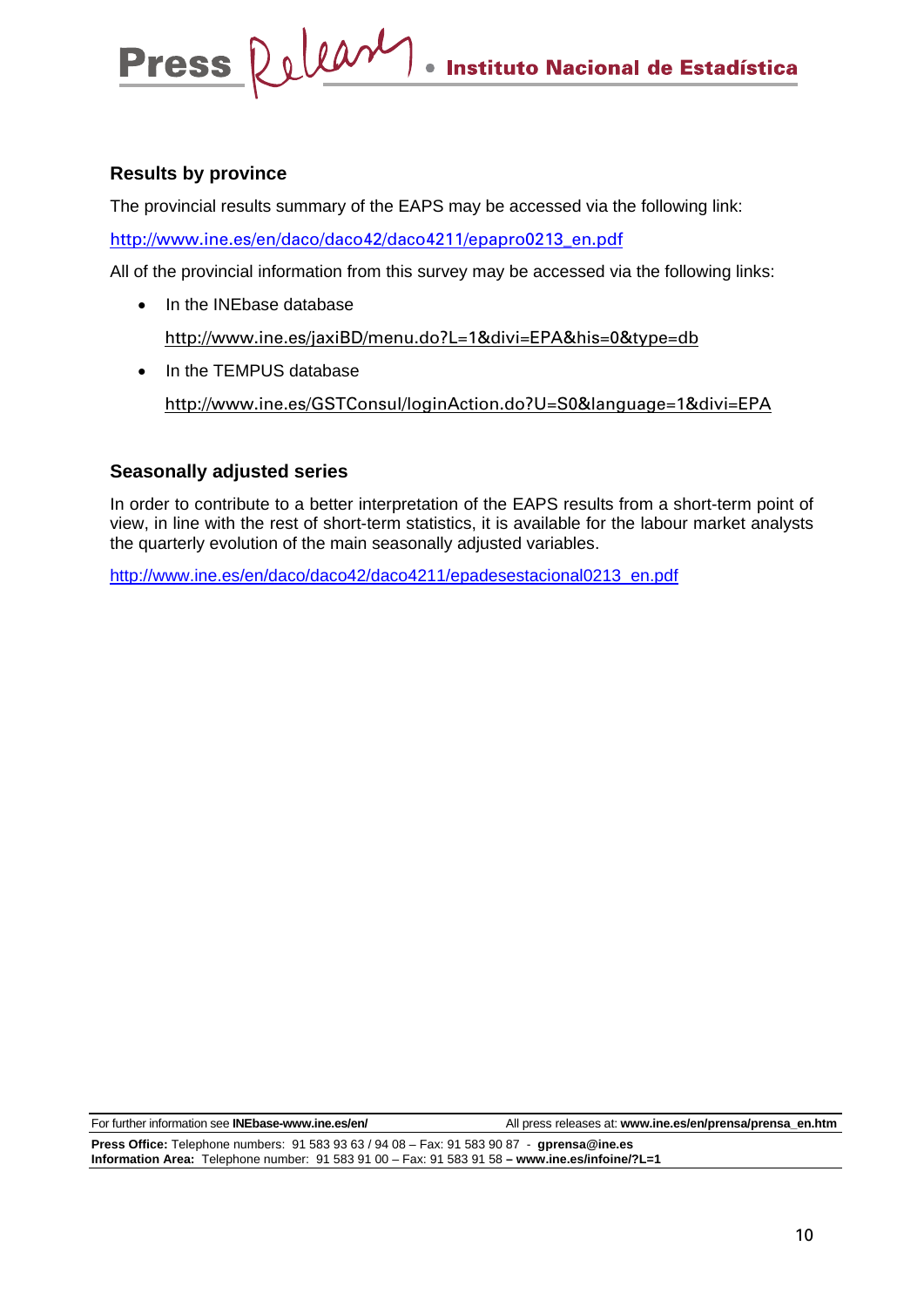# **Methodological note**

### **General features**

The Economically Active Population Survey (EAPS) is a continuous sample-based study aimed at family dwellings, and which has been conducted since 1964.

The additional sample collected by the *Galician Statistics Institute* (IGE) has been incorporated as of the third quarter of 2009, using the same fieldwork system and identical methodology to that of the INE. Therefore, apart from the 3,588 census sections that have made up the sample for the whole of Spain since 2005, we must take into account the 234 additional sections in the Autonomous Community of Galicia. Since the third quarter of 2009, the EAPS sample is made up of 3,822 census sections from the more than 30,000 census sections into which Spain is divided. An average of 18 households are surveyed in each one, except in the provinces of Barcelona, Madrid, Sevilla, Valencia and Zaragoza, where the number of households surveyed is 22. Thus, the sample size is approximately 65,000 dwellings, providing information on some 180,000 persons. The data is collected via personal and telephone interviews. The information is carefully filtered and computer-processed. Results are obtained within the month following the end of the reference quarter for the data.

### **Main definitions**

**(Economically) Active persons:** persons aged 16 years old and over who, during the reference week (the week prior to that when the interview is held), supplied labour for the production of goods and services, or were available to do so and in conditions to incorporate themselves into said production. They are divided into employed and unemployed persons.

**Employed persons:** persons aged 16 years old and over who, during the reference week, worked for at least one hour in exchange for payment (salary, wage, business benefit, etc.) in cash or in kind. Persons who, being employed, had been temporarily absent from their job due to illness, holidays, etc., are also considered employed persons.

Employed persons are classified, considering their professional status, as non-wage earners (employers, businesspersons without wage earners and independent workers, cooperative members, family assistance) and wage earners (public or private).

Considering the length of the working day, employed persons are classified as full-time and part-time employed persons. The usual working week may not be shorter than 30 hours in the first case, nor exceed 35 hours in the second.

Wage earners are classified as permanent and temporary. For the latter, the end of their contract or work relationship is set by means of objective conditions, such as the expiry of a certain period of time, the completion of a specific task, etc.

A significant category within employment is that of **time-related underemployment**, defined in the 16th International Labour Statisticians Conference (Geneva, 1998). The EAPS considers persons suffering time-related underemployment as employed persons who would like to work more hours, who are available to work more hours and whose effective working hours in the reference week are less than the number of hours usually worked by employed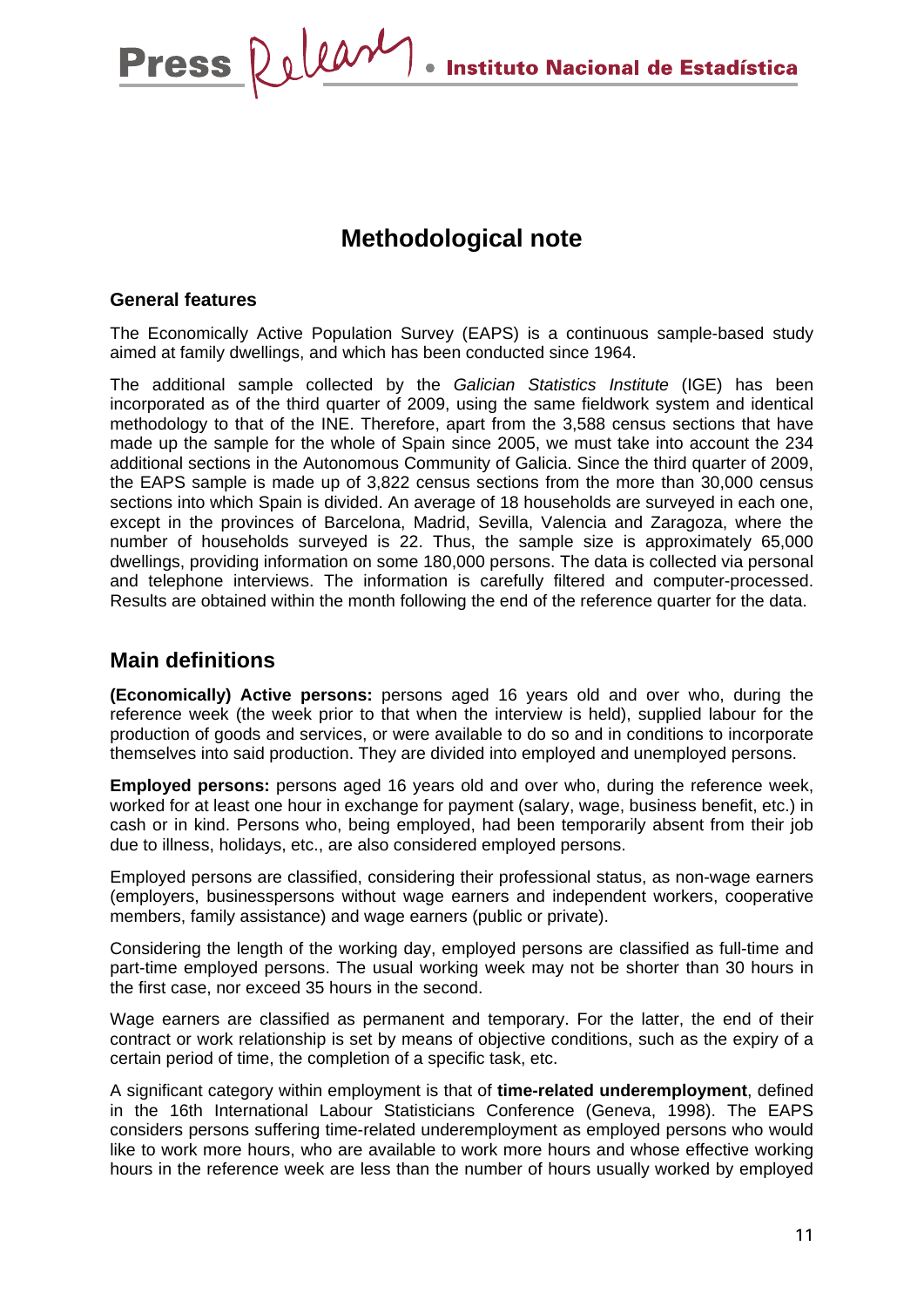persons working full-time in the same branch of activity as that in which the underemployed person develops his/her main job.

**Unemployed persons:** persons aged 16 years old and over who, during the reference week, were jobless, available for work, and actively looking for a job. Persons who might have already found a job and are waiting to start are also considered to be unemployed, provided that they meet the first two conditions.

According to European Commission Regulation 1897/2000, the following are considered to be active search methods, in the four weeks prior to the interview:

−Being in contact with a public employment office for the purpose of finding work, whatever part they play in the initiative (the renewal of registration due to purely administrative reasons does not constitute active planning).

−Being in contact with a private office (temporary employment agency, specialised hiring agency, etc.) with the objective of finding work.

−Having sent an application directly to employers.

Release

**Press** 

−Having searched via personal relations and trade unions, etc.

−Having advertised oneself or responded to newspaper advertisements.

−Having studied job vacancies.

−Having taken part in a test, public exam or interview in the framework of a contracting procedure.

−Having looked for land, premises or material.

−Having taken steps to obtain permits, licences or financial resources.

**(Economically) Inactive persons:** persons aged 16 years old and over not included in any of the above categories.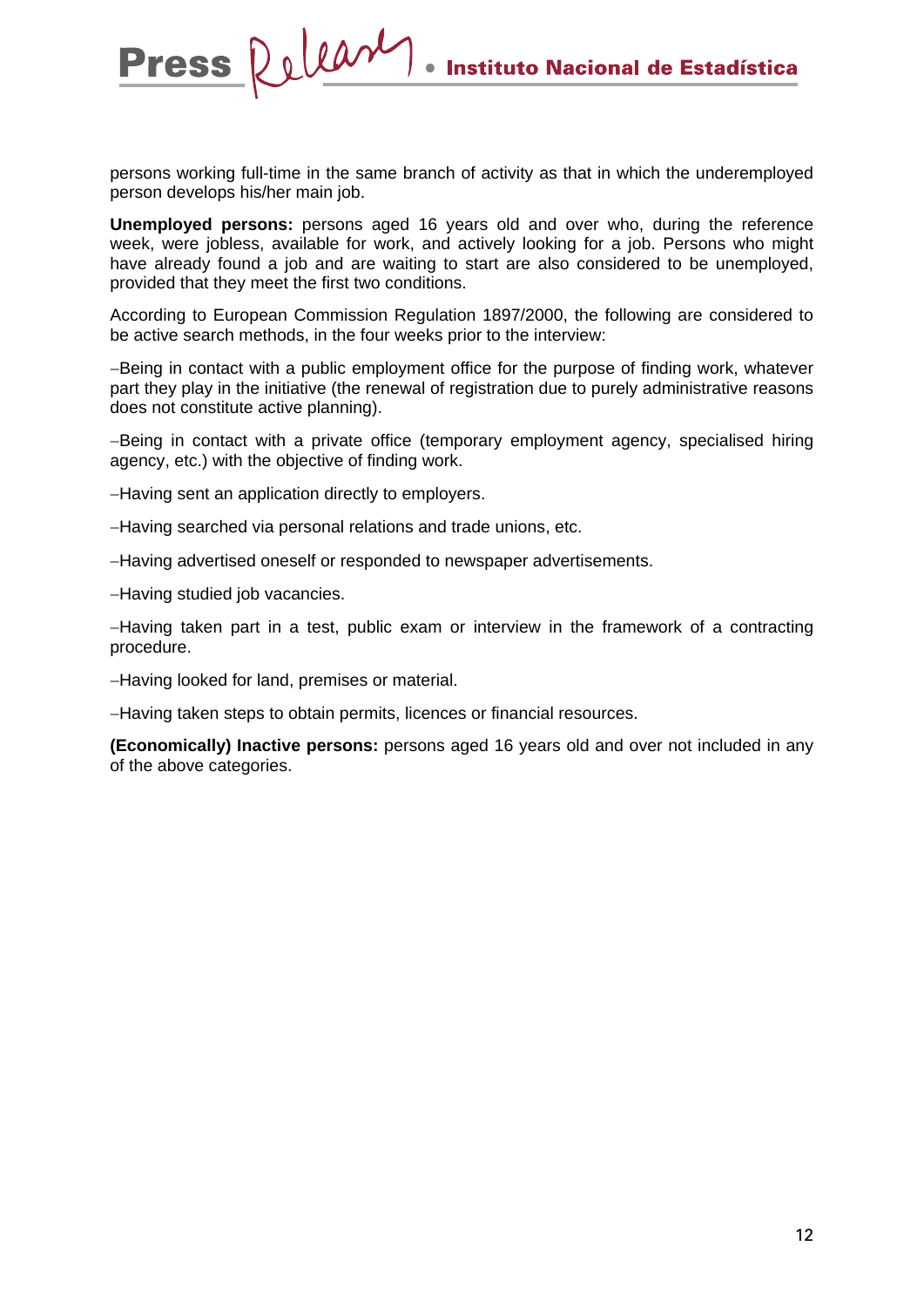

# **Economically Active Population Survey Second Quarter 2013**

### **National results** (Continues)

|                                                               | Current  | Variation on     |            | Variation on same      |                |  |
|---------------------------------------------------------------|----------|------------------|------------|------------------------|----------------|--|
|                                                               | quarter  | previous quarter |            | quarter, previous year |                |  |
|                                                               |          | Difference       | Percentage | Difference             | Percentage     |  |
| 1. Population aged 16 years and over by sex and labour status |          |                  |            |                        |                |  |
| <b>BOTH SEXES</b>                                             |          |                  |            |                        |                |  |
| Population aged 16 years and over                             | 38,226.3 | $-43.2$          | $-0.11$    | $-241.0$               | $-0.63$        |  |
| Active population                                             | 22,761.3 | $-76.1$          | $-0.33$    | $-349.1$               | $-1.51$        |  |
| - Employed                                                    | 16,783.8 | 149.0            | 0.90       | $-633.5$               | $-3.64$        |  |
| - Unemployed                                                  | 5,977.5  | $-225.2$         | $-3.63$    | 284.5                  | 5.00           |  |
| Inactive                                                      | 15,465.0 | 32.9             | 0.21       | 108.0                  | 0.70           |  |
| Activity rate                                                 | 59.54    | $-0.13$          |            | $-0.53$                |                |  |
| Unemployment rate                                             | 26.26    | $-0.90$          |            | 1.63                   |                |  |
| Population aged 16 to 64 years                                | 30,169.3 | $-73.9$          | $-0.24$    | $-372.0$               | $-1.22$        |  |
| Activity rate (16-64)                                         | 74.94    | $-0.06$          |            | $-0.19$                |                |  |
| Unemployment rate (16-64)                                     | 26.41    | $-0.90$          |            | 1.62                   |                |  |
| Employment rate (16-64)                                       | 55.15    | 0.63             |            | $-1.36$                | $\blacksquare$ |  |
| <b>MALES</b>                                                  |          |                  |            |                        |                |  |
| Population aged 16 years and over                             | 18,584.4 | $-27.9$          | $-0.15$    | $-165.5$               | $-0.88$        |  |
| Active population                                             | 12,287.4 | $-54.5$          | $-0.44$    | $-303.2$               | $-2.41$        |  |
| - Employed                                                    | 9,144.5  | 107.4            | 1.19       | $-352.2$               | $-3.71$        |  |
| - Unemployed                                                  | 3,142.9  | $-161.9$         | $-4.90$    | 49.1                   | 1.59           |  |
| Inactive                                                      | 6,297.0  | 26.6             | 0.42       | 137.6                  | 2.23           |  |
| Activity rate                                                 | 66.12    | $-0.19$          |            | $-1.03$                |                |  |
| Unemployment rate                                             | 25.58    | $-1.20$          |            | 1.01                   |                |  |
| Population aged 16 to 64 years                                | 15,114.8 | $-42.4$          | $-0.28$    | $-228.3$               | $-1.49$        |  |
| Activity rate (16-64)                                         | 80.73    | $-0.11$          |            | $-0.72$                |                |  |
| Unemployment rate (16-64)                                     | 25.72    | $-1.20$          |            | 1.00                   |                |  |
| Employment rate (16-64)                                       | 59.97    | 0.89             |            | $-1.35$                |                |  |
| <b>FEMALES</b>                                                |          |                  |            |                        |                |  |
| Population aged 16 years and over                             | 19,641.9 | $-15.4$          | $-0.08$    | $-75.5$                | $-0.38$        |  |
| Active population                                             | 10,473.9 | $-21.7$          | $-0.21$    | $-45.9$                | $-0.44$        |  |
| - Employed                                                    | 7,639.2  | 41.6             | 0.55       | $-281.3$               | $-3.55$        |  |
| - Unemployed                                                  | 2,834.7  | $-63.3$          | $-2.18$    | 235.4                  | 9.06           |  |
| Inactive                                                      | 9,167.9  | 6.3              | 0.07       | $-29.6$                | $-0.32$        |  |
| Activity rate                                                 | 53.32    | $-0.07$          |            | $-0.03$                |                |  |
| Unemployment rate                                             | 27.06    | $-0.55$          |            | 2.36                   |                |  |
| Population aged 16 to 64 years                                | 15,054.4 | $-31.5$          | $-0.21$    | $-143.7$               | $-0.95$        |  |
| Activity rate (16-64)                                         | 69.13    | $-0.02$          |            | 0.39                   |                |  |
| Unemployment rate (16-64)                                     | 27.22    | $-0.55$          |            | 2.36                   |                |  |
| Employment rate (16-64)                                       | 50.31    | 0.36             |            | $-1.34$                |                |  |

# **2. Spanish population(1) aged 16 years and over by labour status**

| TION AGED 16 YEARS AND OVER |          |           | റഭ      |       | 0.13    |
|-----------------------------|----------|-----------|---------|-------|---------|
|                             | 19.522.6 |           | 0.03    | 138.5 | -0.70   |
|                             | 14.702.0 | <b>96</b> | 0.59    | 99 4  | $-3.29$ |
|                             | -820 B   |           | $-1.63$ | 360.9 | 8.09    |
|                             |          |           | ⊢19     | ∂ 4∆  | 0.67    |
|                             | 57 71    | ) በ6      |         | -0.33 |         |
| rate                        | 24.69    |           |         | 2 N 1 |         |
|                             |          |           |         |       |         |

(1) including dual nationality

**EAPS - (ANNEXE TO THE TABLES) Second Quarter 2013 (1/7)**

**July 25th 2013**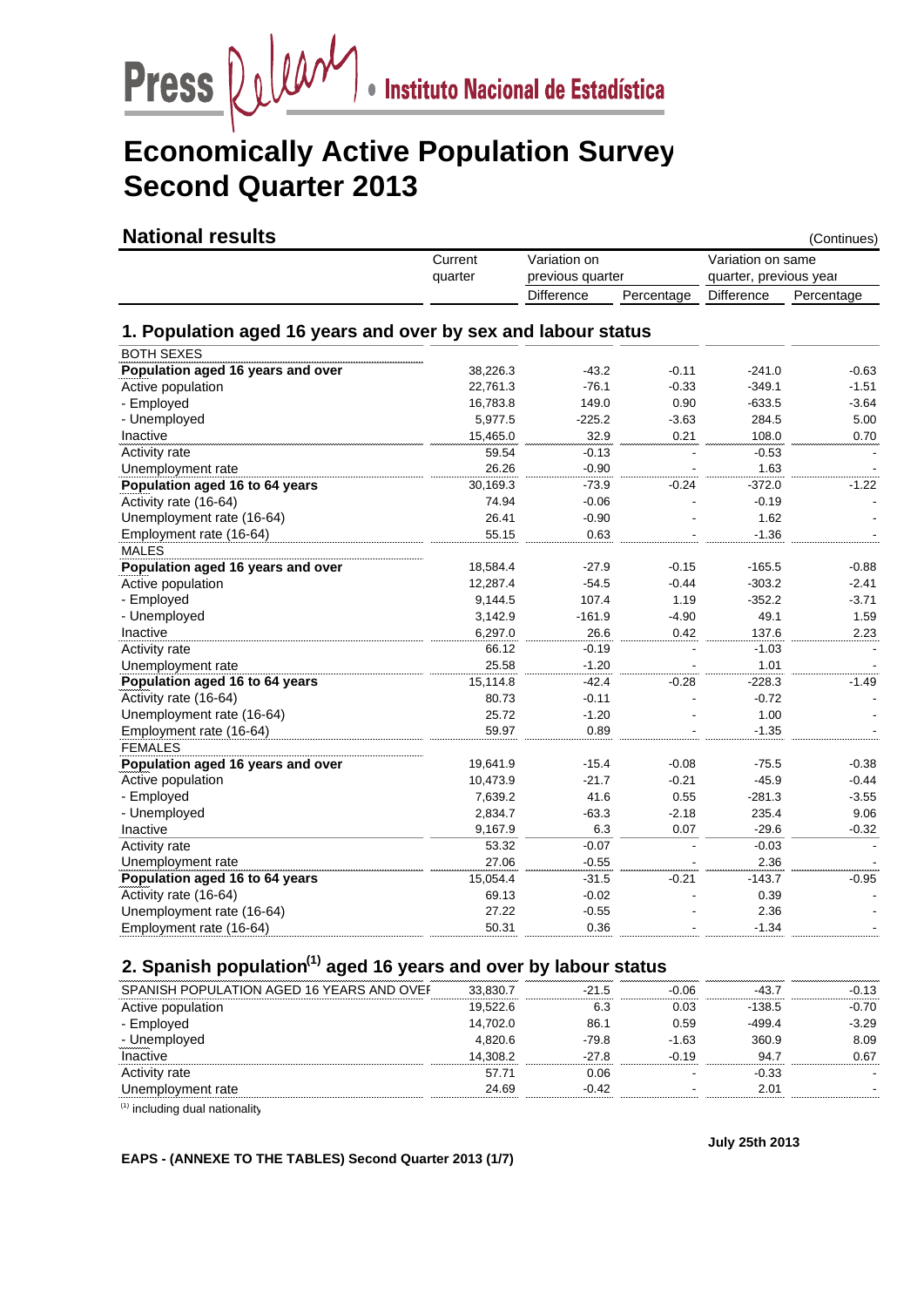

### **National results** (Continuation)

| нанопан сэйнэ |         |                                  |            |                                             | <i><u><b>I</b></u></i> UUIIIIIUAIIUIII |  |
|---------------|---------|----------------------------------|------------|---------------------------------------------|----------------------------------------|--|
|               | Current | Variation on<br>previous quarter |            | Variation on same<br>quarter, previous year |                                        |  |
|               | quarter |                                  |            |                                             |                                        |  |
|               |         | <b>Difference</b>                | Percentage | <b>Difference</b>                           | Percentage                             |  |
|               |         |                                  |            |                                             |                                        |  |

### **3. Foreign population aged 16 years and over by labour status**

| FOREIGN POPULATION AGED 16 YEARS AND OVER | 4.395.6 | $-21.7$  | $-0.49$                  | $-197.3$ | $-4.30$                  |
|-------------------------------------------|---------|----------|--------------------------|----------|--------------------------|
| Active population                         | 3.238.7 | $-82.4$  | $-2.48$                  | $-210.6$ | $-6.11$                  |
| - Employed                                | 2.081.8 | 62.9     | 3.12                     | $-134.2$ | $-6.05$                  |
| - Unemployed                              | 1.157.0 | $-145.4$ | $-11.16$                 | $-76.4$  | $-6.20$                  |
| Inactive                                  | 1.156.8 | 60.8     | 5.54                     | 13.3     | 1.16                     |
| Activity rate                             | 73.68   | $-1.50$  | $\overline{\phantom{0}}$ | $-1.42$  | $\overline{\phantom{a}}$ |
| Unemployment rate                         | 35.72   | $-3.49$  | $\overline{\phantom{0}}$ | $-0.04$  | $\blacksquare$           |

### **4. Employed by sex, age group and economic sector**

| <b>BOTH SEXES</b>     | 16,783.8 | 149.0   | 0.90    | $-633.5$ | $-3.64$  |
|-----------------------|----------|---------|---------|----------|----------|
| 16 to 19 years        | 74.5     | 9.3     | 14.31   | $-11.3$  | $-13.13$ |
| 20 to 24 years        | 654.6    | 1.9     | 0.29    | $-99.4$  | $-13.18$ |
| 25 to 29 years        | 1,574.0  | 2.6     | 0.16    | $-206.0$ | $-11.58$ |
| 30 to 34 years        | 2,358.1  | 11.4    | 0.48    | $-189.5$ | $-7.44$  |
| 35 to 39 years        | 2,728.2  | 4.6     | 0.17    | $-72.4$  | $-2.58$  |
| 40 to 44 years        | 2,568.8  | 48.7    | 1.93    | $-6.4$   | $-0.25$  |
| 45 to 49 years        | 2,355.2  | 20.7    | 0.89    | $-32.6$  | $-1.36$  |
| 50 to 54 years        | 2,053.6  | 10.5    | 0.52    | 18.6     | 0.92     |
| 55 and over           | 2,416.8  | 39.4    | 1.66    | $-34.7$  | $-1.41$  |
| <b>MALES</b>          | 9,144.5  | 107.4   | 1.19    | $-352.2$ | $-3.71$  |
| 16 to 19 years        | 50.8     | 11.0    | 27.77   | 1.4      | 2.87     |
| 20 to 24 years        | 341.5    | 16.1    | 4.94    | $-39.7$  | $-10.42$ |
| 25 to 29 years        | 808.7    | 8.9     | 1.11    | $-81.4$  | $-9.14$  |
| 30 to 34 years        | 1,242.7  | 10.4    | 0.85    | $-110.2$ | $-8.14$  |
| 35 to 39 years        | 1,498.2  | 7.3     | 0.49    | $-35.4$  | $-2.31$  |
| 40 to 44 years        | 1,408.1  | 19.4    | 1.40    | $-23.3$  | $-1.63$  |
| 45 to 49 years        | 1,282.5  | 6.3     | 0.50    | $-27.4$  | $-2.09$  |
| 50 to 54 years        | 1,136.3  | 17.4    | 1.55    | 6.8      | 0.61     |
| 55 and over           | 1,375.7  | 10.6    | 0.78    | $-43.1$  | $-3.04$  |
| <b>FEMALES</b>        | 7,639.2  | 41.6    | 0.55    | $-281.3$ | $-3.55$  |
| 16 to 19 years        | 23.7     | $-1.7$  | $-6.72$ | $-12.7$  | $-34.82$ |
| 20 to 24 years        | 313.1    | $-14.2$ | $-4.34$ | $-59.6$  | $-15.99$ |
| 25 to 29 years        | 765.3    | $-6.3$  | $-0.82$ | $-124.7$ | $-14.01$ |
| 30 to 34 years        | 1,115.4  | 0.9     | 0.08    | $-79.3$  | $-6.64$  |
| 35 to 39 years        | 1,230.0  | $-2.7$  | $-0.22$ | $-36.9$  | $-2.92$  |
| 40 to 44 years        | 1,160.7  | 29.3    | 2.59    | 16.9     | 1.48     |
| 45 to 49 years        | 1,072.7  | 14.3    | 1.35    | $-5.1$   | $-0.48$  |
| 50 to 54 years        | 917.2    | $-6.9$  | $-0.74$ | 11.8     | 1.30     |
| 55 and over           | 1,041.1  | 28.8    | 2.85    | 8.4      | 0.81     |
| <b>TOTAL EMPLOYED</b> | 16,783.8 | 149.0   | 0.90    | $-633.5$ | $-3.64$  |
| Agriculture           | 760.7    | 37.5    | 5.19    | 28.4     | 3.88     |
| Industry              | 2,299.9  | $-16.8$ | $-0.73$ | $-138.4$ | $-5.67$  |
| Construction          | 1,023.3  | $-26.5$ | $-2.52$ | $-169.6$ | $-14.22$ |
| Services              | 12,699.9 | 154.8   | 1.23    | $-353.9$ | $-2.71$  |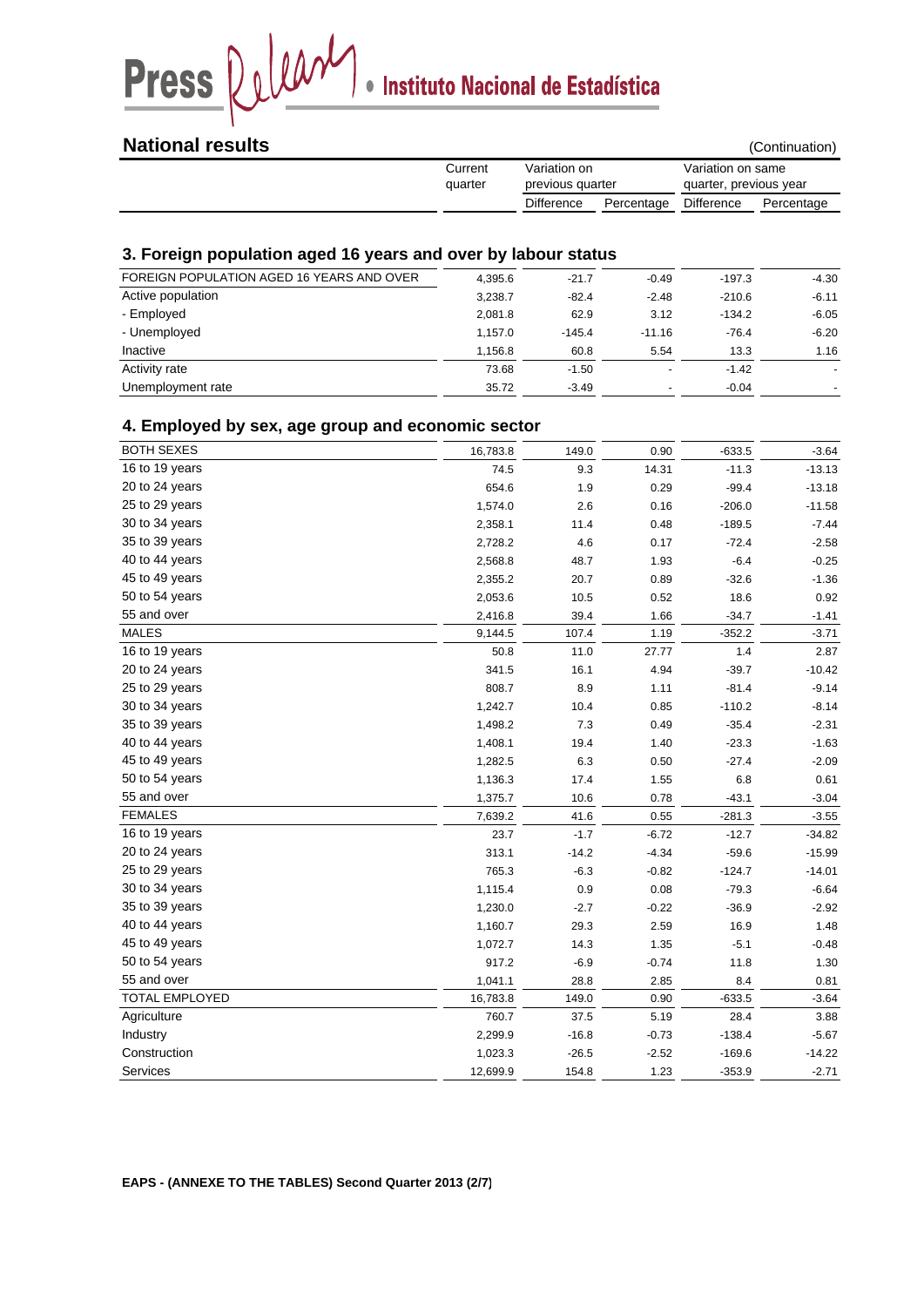# Press Quinti entrance de Estadística

### **National results** (Continuation)

| . |                         |                  | 1 vulituuduvii 1                            |
|---|-------------------------|------------------|---------------------------------------------|
|   | Variation on<br>Current |                  | Variation on same                           |
|   | quarter                 | previous quarter | quarter, previous year                      |
|   |                         |                  | Difference Percentage Difference Percentage |

### **5. Employed by professional status, type of contract, public / private sectors and working hours**

| 16,783.8 | 149.0   | 0.90    | $-633.5$ | $-3.64$  |
|----------|---------|---------|----------|----------|
|          |         |         |          |          |
| 3,049.4  | 37.3    | 1.24    | 37.1     | 1.23     |
| 865.2    | 14.4    | 1.69    | $-59.6$  | $-6.45$  |
| 2,037.5  | 13.9    | 0.69    | 107.4    | 5.56     |
| 20.2     | $-1.4$  | $-6.35$ | $-9.5$   | $-32.00$ |
| 126.5    | 10.4    | 9.00    | $-1.1$   | $-0.87$  |
| 13,724.5 | 111.9   | 0.82    | $-672.8$ | $-4.67$  |
| 10,551.5 | $-50.4$ | $-0.48$ | $-439.3$ | $-4.00$  |
| 3,173.0  | 162.2   | 5.39    | $-233.5$ | $-6.85$  |
| 9.8      | $-0.2$  | $-2.01$ | 2.1      | 27.57    |
|          |         |         |          |          |
| 2,843.2  | $-2.6$  | $-0.09$ | $-197.9$ | $-6.51$  |
| 13,940.5 | 151.6   | 1.10    | -435.6   | $-3.03$  |
|          |         |         |          |          |
| 14,029.5 | 56.4    | 0.40    | $-787.4$ | $-5.31$  |
| 8,385.9  | 20.7    | 0.25    | $-469.2$ | $-5.30$  |
| 5,643.6  | 35.7    | 0.64    | $-318.2$ | $-5.34$  |
| 2,754.2  | 92.6    | 3.48    | 153.9    | 5.92     |
| 758.6    | 86.7    | 12.91   | 117.0    | 18.24    |
| 1,995.6  | 5.8     | 0.29    | 36.9     | 1.88     |
|          |         |         |          |          |

\*) Private employment are all persons in employment other than public employees. Namely: private employees, employers, independent workers, cooperative members, family workers and other professional status.

### **6. Unemployed by sex, age group, and economic sector**

| <b>BOTH SEXES</b>                   | 5,977.5 | $-225.2$ | $-3.63$  | 284.5   | 5.00     |
|-------------------------------------|---------|----------|----------|---------|----------|
| 16 to 19 years                      | 203.9   | $-0.9$   | $-0.42$  | $-31.3$ | $-13.30$ |
| 20 to 24 years                      | 729.4   | $-26.2$  | $-3.47$  | 7.1     | 0.98     |
| 25 to 54 years                      | 4,476.9 | $-188.0$ | $-4.03$  | 237.0   | 5.59     |
| 55 and over                         | 567.3   | $-10.1$  | $-1.75$  | 71.6    | 14.45    |
| <b>MALES</b>                        | 3,142.9 | $-161.9$ | $-4.90$  | 49.1    | 1.59     |
| 16 to 19 years                      | 112.1   | $-7.9$   | $-6.55$  | $-19.7$ | $-14.95$ |
| 20 to 24 years                      | 393.5   | $-16.7$  | $-4.07$  | 10.5    | 2.74     |
| 25 to 54 years                      | 2,310.8 | $-135.9$ | $-5.56$  | 15.7    | 0.69     |
| 55 and over                         | 326.6   | $-1.4$   | $-0.42$  | 42.5    | 14.96    |
| <b>FEMALES</b>                      | 2,834.7 | $-63.3$  | $-2.18$  | 235.4   | 9.06     |
| 16 to 19 years                      | 91.9    | 7.0      | 8.25     | $-11.6$ | $-11.19$ |
| 20 to 24 years                      | 335.9   | $-9.5$   | $-2.76$  | $-3.4$  | $-1.01$  |
| 25 to 54 years                      | 2,166.1 | $-52.0$  | $-2.35$  | 221.3   | 11.38    |
| 55 and over                         | 240.7   | $-8.7$   | $-3.49$  | 29.1    | 13.76    |
| TOTAL UNEMPLOYED                    | 5,977.5 | $-225.2$ | $-3.63$  | 284.5   | 5.00     |
| Agriculture                         | 272.1   | $-24.2$  | $-8.18$  | $-8.7$  | $-3.09$  |
| Industry                            | 280.1   | $-37.5$  | $-11.81$ | $-40.1$ | $-12.52$ |
| Construction                        | 351.4   | $-25.5$  | $-6.76$  | $-90.3$ | $-20.44$ |
| <b>Services</b>                     | 1,665.9 | $-157.9$ | $-8.66$  | 0.4     | 0.02     |
| Lost their job more than 1 year ago | 2,897.6 | $-3.5$   | $-0.12$  | 404.8   | 16.24    |
| First job seekers                   | 510.5   | 23.5     | 4.82     | 18.3    | 3.73     |

**EAPS - (ANNEXE TO THE TABLES) Second Quarter 2013 (3/7)**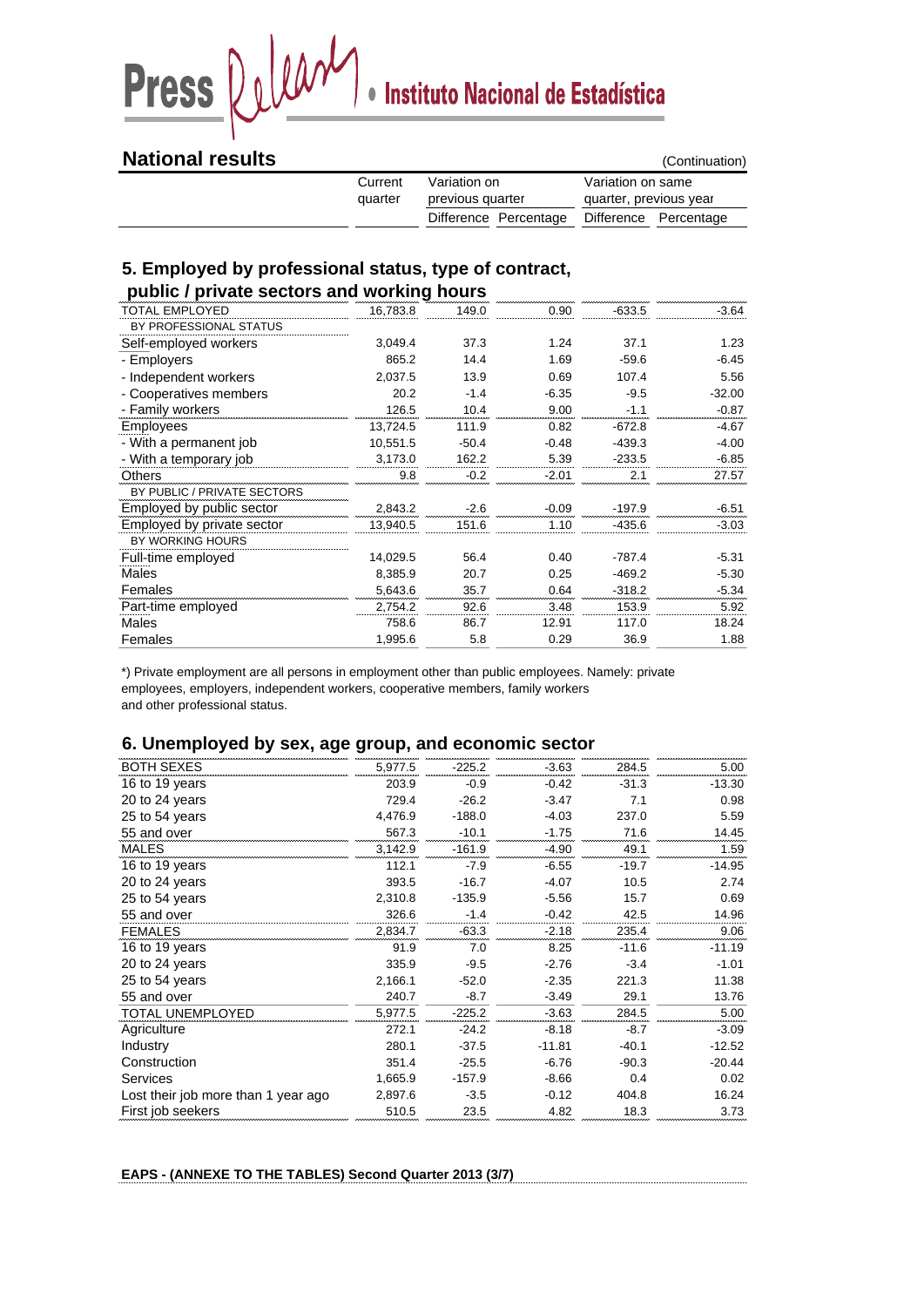# Press Quart . Instituto Nacional de Estadística

| <b>National results</b> |                                                                                                       |  |                       |            | (Conclusion) |
|-------------------------|-------------------------------------------------------------------------------------------------------|--|-----------------------|------------|--------------|
|                         | Variation on same<br>Variation on<br>Current<br>quarter, previous year<br>previous quarter<br>quarter |  |                       |            |              |
|                         |                                                                                                       |  | Difference Percentage | Difference | Percentage   |
|                         |                                                                                                       |  |                       |            |              |

### **7. Unemployment rate by relationship with the reference person**

| <b>TOTAL</b>      | 26.26 | $-0.90$ | 1.63 |  |
|-------------------|-------|---------|------|--|
| Reference person  | 21.83 | $-0.68$ | 1.30 |  |
| Spouse or partner | 21.78 | $-0.86$ | 1.58 |  |
| Child             | 43.37 | $-1.16$ | 2.36 |  |
| Other relatives   | 37.39 | $-1.76$ | 4.50 |  |
| Unrelated persons | 24.74 | 0.65    | 2.22 |  |

### **8. Household data**

| <b>TOTAL HOUSEHOLDS</b>                   | 17,440.8 | 49.3    | 0.28    | $-10.9$  | -0.06   |
|-------------------------------------------|----------|---------|---------|----------|---------|
| Households with at least one active mere  | 12.902.8 | $-14.3$ | $-0.11$ | $-125.6$ | $-0.96$ |
| - All member employed                     | 8.266.4  | 122.5   | 1.50    | $-314.1$ | $-3.66$ |
| - All member unemployed                   | 1.821.1  | $-84.9$ | $-4.46$ | 83.5     | 4.81    |
| Households without any active population- | 4.537.9  | 63.6    | 1.42    | 114.7    | 2.59    |

# **Mobility according to activity in current and previous quarter**

| Classification in previous quarter | Classification in current quarter |          |            |          |  |  |
|------------------------------------|-----------------------------------|----------|------------|----------|--|--|
|                                    | Total                             | Employed | Unemployed | Inactive |  |  |
| <b>BOTH SEXES</b>                  |                                   |          |            |          |  |  |
| Total                              | 100.00                            | 100.00   | 100.00     | 100.00   |  |  |
| Employed                           | 43.39                             | 92.69    | 10.98      | 2.43     |  |  |
| Unemployed                         | 15.59                             | 5.37     | 74.22      | 5.08     |  |  |
| Inactive                           | 41.02                             | 1.94     | 14.81      | 92.50    |  |  |
| <b>MALES</b>                       |                                   |          |            |          |  |  |
| Total                              | 100.00                            | 100.00   | 100.00     | 100.00   |  |  |
| Employed                           | 48.51                             | 92.85    | 11.16      | 2.69     |  |  |
| Unemployed                         | 17.04                             | 5.65     | 77.73      | 4.98     |  |  |
| Inactive                           | 34.45                             | 1.50     | 11.11      | 92.34    |  |  |
| <b>FEMALES</b>                     |                                   |          |            |          |  |  |
| Total                              | 100.00                            | 100.00   | 100.00     | 100.00   |  |  |
| Employed                           | 38.56                             | 92.50    | 10.78      | 2.25     |  |  |
| Unemployed                         | 14.23                             | 5.04     | 70.40      | 5.14     |  |  |
| Inactive                           | 47.21                             | 2.46     | 18.82      | 92.61    |  |  |

Grossing up factors of current quarter (forward analysis)

### **EAPS - (ANNEXE TO THE TABLES) Second Quarter 2013 (4/7)**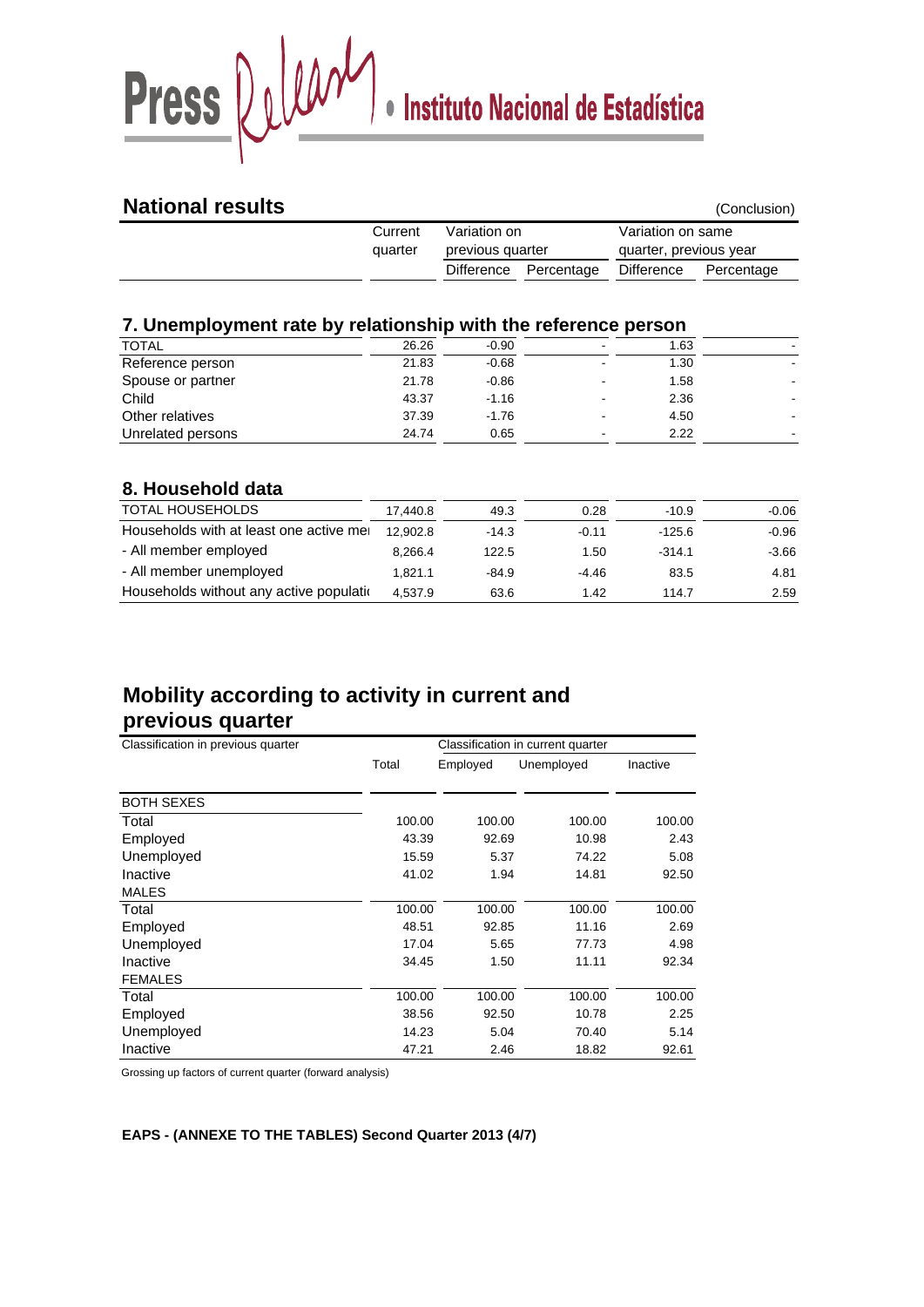Press Quean . Instituto Nacional de Estadística

|  | <b>Results by Autonomous Communities and Cities</b> | (Continues) |
|--|-----------------------------------------------------|-------------|
|  |                                                     |             |

| Current | Variation on     |  | Variation on same      |                                  |  |
|---------|------------------|--|------------------------|----------------------------------|--|
| quarter | previous quarter |  | quarter, previous year |                                  |  |
|         | Difference       |  |                        | Percentage Difference Percentage |  |

### **1. Population aged 16 years and over**

| <b>TOTAL</b>                | 38,226.3 | $-43.2$ | $-0.11$ | $-241.0$ | $-0.63$ |
|-----------------------------|----------|---------|---------|----------|---------|
| Andalucía                   | 6,799.0  | $-0.2$  | 0.00    | $-2.8$   | $-0.04$ |
| Aragón                      | 1,097.3  | $-2.0$  | $-0.18$ | $-8.5$   | $-0.77$ |
| Asturias, Principado de     | 912.5    | $-2.5$  | $-0.28$ | $-9.1$   | $-0.99$ |
| Balears, Illes              | 917.0    | 4.3     | 0.47    | 11.2     | 1.24    |
| Canarias                    | 1,788.2  | 2.6     | 0.14    | 16.6     | 0.94    |
| Cantabria                   | 488.6    | $-0.8$  | $-0.16$ | $-3.9$   | $-0.78$ |
| Castilla y León             | 2,102.5  | $-5.6$  | $-0.27$ | $-22.3$  | $-1.05$ |
| Castilla-La Mancha          | 1,683.5  | $-5.3$  | $-0.32$ | $-17.2$  | $-1.01$ |
| Cataluña                    | 5,952.3  | $-5.7$  | $-0.10$ | $-73.7$  | $-1.22$ |
| Comunitat Valenciana        | 4,156.9  | $-1.8$  | $-0.04$ | $-18.0$  | $-0.43$ |
| Extremadura                 | 905.3    | $-0.7$  | $-0.07$ | $-2.2$   | $-0.24$ |
| Galicia                     | 2,351.3  | $-5.4$  | $-0.23$ | $-14.3$  | $-0.60$ |
| Madrid, Comunidad de        | 5,224.1  | $-15.7$ | $-0.30$ | $-60.0$  | $-1.14$ |
| Murcia, Región de           | 1,188.4  | 1.6     | 0.13    | $-6.4$   | $-0.53$ |
| Navarra, Comunidad Foral de | 509.6    | $-1.2$  | $-0.24$ | $-4.2$   | $-0.82$ |
| País Vasco                  | 1,773.8  | $-4.0$  | $-0.22$ | $-23.1$  | $-1.28$ |
| Rioja, La                   | 256.8    | $-0.7$  | $-0.26$ | $-3.8$   | $-1.47$ |
| Ceuta                       | 60.4     | 0.1     | 0.14    | $-0.1$   | $-0.13$ |
| Melilla                     | 58.8     | $-0.1$  | $-0.24$ | 0.6      | 1.05    |

### **2. Active population**

| <b>TOTAL</b>                | 22,761.3 | $-76.1$ | $-0.33$ | $-349.1$ | $-1.51$ |
|-----------------------------|----------|---------|---------|----------|---------|
| Andalucía                   | 4,025.0  | 28.4    | 0.71    | 6.7      | 0.17    |
| Aragón                      | 638.5    | $-5.9$  | $-0.91$ | $-17.9$  | $-2.73$ |
| Asturias, Principado de     | 471.7    | $-12.7$ | $-2.63$ | $-12.1$  | $-2.51$ |
| Balears, Illes              | 621.6    | 29.7    | 5.02    | 9.8      | 1.60    |
| Canarias                    | 1,102.1  | $-23.2$ | $-2.06$ | $-16.5$  | $-1.48$ |
| Cantabria                   | 270.7    | $-1.7$  | $-0.64$ | $-6.0$   | $-2.17$ |
| Castilla y León             | 1,151.5  | $-4.5$  | $-0.39$ | $-32.7$  | $-2.76$ |
| Castilla-La Mancha          | 990.3    | 3.1     | 0.31    | $-6.2$   | $-0.63$ |
| Cataluña                    | 3,660.4  | $-17.5$ | $-0.48$ | $-81.9$  | $-2.19$ |
| Comunitat Valenciana        | 2,490.7  | $-1.4$  | $-0.06$ | $-2.2$   | $-0.09$ |
| Extremadura                 | 509.4    | $-1.1$  | $-0.22$ | 17.1     | 3.47    |
| Galicia                     | 1,286.7  | 0.7     | 0.06    | $-22.9$  | $-1.75$ |
| Madrid, Comunidad de        | 3,292.5  | $-58.8$ | $-1.76$ | $-117.7$ | $-3.45$ |
| Murcia, Región de           | 730.9    | 2.7     | 0.37    | $-13.7$  | $-1.85$ |
| Navarra, Comunidad Foral de | 302.4    | $-2.7$  | $-0.89$ | $-8.3$   | $-2.66$ |
| País Vasco                  | 1,001.7  | $-9.9$  | $-0.98$ | $-35.7$  | $-3.45$ |
| Rioja, La                   | 147.5    | 0.5     | 0.33    | $-8.2$   | $-5.27$ |
| Ceuta                       | 34.8     | $-1.7$  | $-4.63$ | $-0.2$   | $-0.55$ |
| Melilla                     | 33.0     | 0.0     | 0.04    | $-0.2$   | $-0.72$ |

\* Data below 5000 are subject to strong variations, due to sampling error

### **EAPS - (ANNEXE TO THE TABLES) Second Quarter 2013 (5/7)**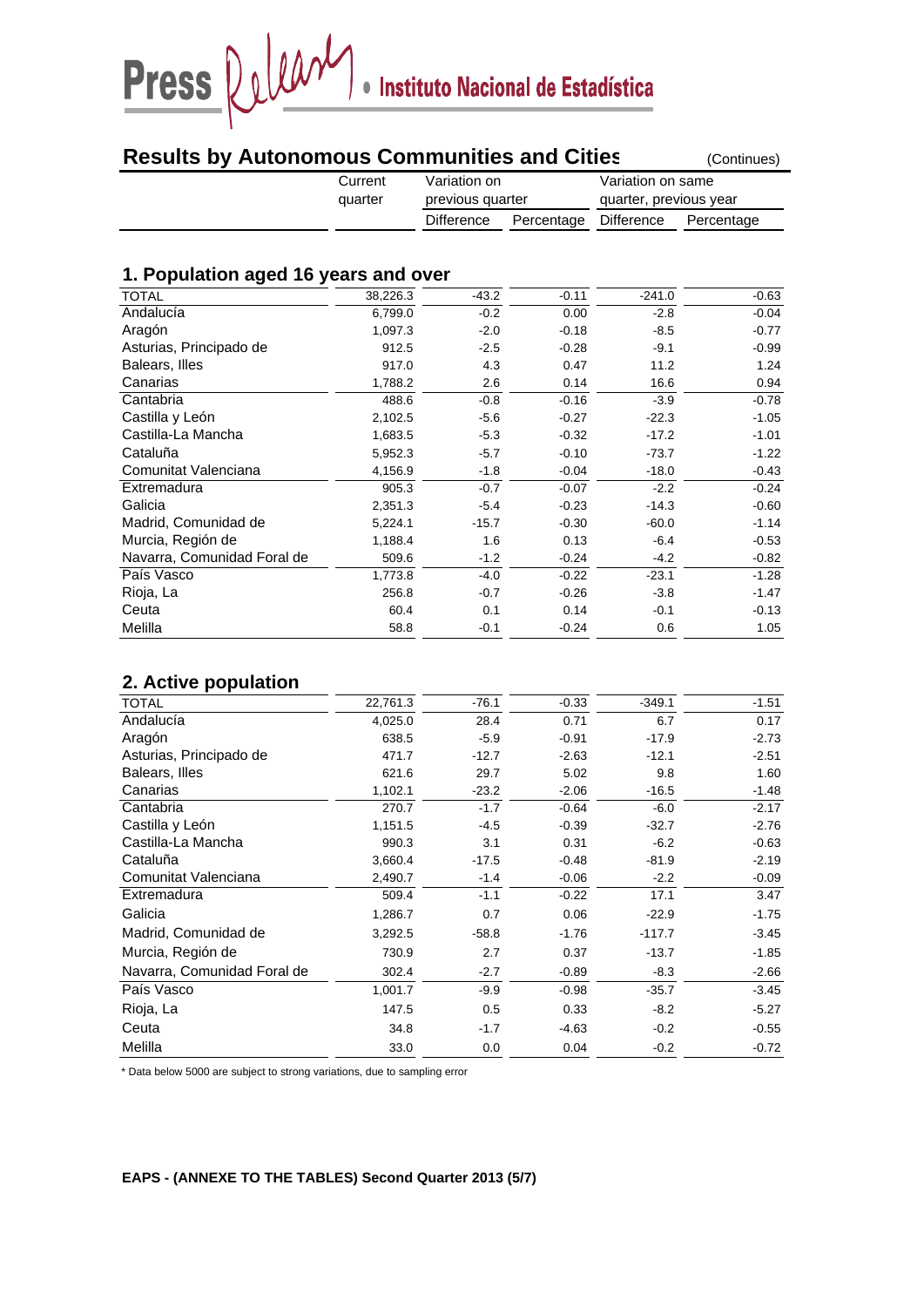# Press Queat

| <b>Results by Autonomous Communities and Cities</b><br>(Conclusion) |          |                   |            |                                             |            |  |  |  |  |
|---------------------------------------------------------------------|----------|-------------------|------------|---------------------------------------------|------------|--|--|--|--|
|                                                                     | Current  | Variation on      |            | Variation on same<br>quarter, previous year |            |  |  |  |  |
|                                                                     | quarter  | previous quarter  |            |                                             |            |  |  |  |  |
|                                                                     |          | <b>Difference</b> | Percentage | <b>Difference</b>                           | Percentage |  |  |  |  |
| 3. Employed                                                         |          |                   |            |                                             |            |  |  |  |  |
| <b>TOTAL</b>                                                        | 16,783.8 | 149.0             | 0.90       | $-633.5$                                    | $-3.64$    |  |  |  |  |
| Andalucía                                                           | 2.584.6  | 61.7              | 2.45       | $-70.8$                                     | $-2.67$    |  |  |  |  |
| Aragón                                                              | 498.6    | $-1.7$            | $-0.35$    | $-35.5$                                     | $-6.65$    |  |  |  |  |
| Asturias, Principado de                                             | 356.6    | $-5.1$            | $-1.42$    | $-25.5$                                     | $-6.66$    |  |  |  |  |
| Balears, Illes                                                      | 490.9    | 68.1              | 16.10      | 9.2                                         | 1.92       |  |  |  |  |
| Canarias                                                            | 730.7    | $-9.0$            | $-1.21$    | $-17.1$                                     | $-2.29$    |  |  |  |  |
| Cantabria                                                           | 210.2    | $-5.3$            | $-2.46$    | $-18.4$                                     | $-8.06$    |  |  |  |  |
| Castilla y León                                                     | 906.6    | 13.2              | 1.47       | $-43.6$                                     | $-4.58$    |  |  |  |  |
| Castilla-La Mancha                                                  | 690.4    | 14.2              | 2.10       | $-20.0$                                     | $-2.81$    |  |  |  |  |
| Cataluña                                                            | 2,787.5  | 11.8              | 0.42       | $-133.4$                                    | $-4.57$    |  |  |  |  |
| Comunitat Valenciana                                                | 1,766.8  | 2.2               | 0.13       | $-50.5$                                     | $-2.78$    |  |  |  |  |
| Extremadura                                                         | 337.8    | 8.8               | 2.67       | 9.8                                         | 2.99       |  |  |  |  |
| Galicia                                                             | 998.5    | 0.0               | 0.00       | $-35.2$                                     | $-3.41$    |  |  |  |  |
| Madrid, Comunidad de                                                | 2,649.8  | $-19.4$           | $-0.73$    | $-117.0$                                    | $-4.23$    |  |  |  |  |
| Murcia, Región de                                                   | 518.0    | 10.9              | 2.15       | $-31.7$                                     | $-5.76$    |  |  |  |  |
| Navarra, Comunidad Foral de                                         | 247.0    | $-0.1$            | $-0.04$    | $-12.7$                                     | $-4.88$    |  |  |  |  |
| País Vasco                                                          | 846.8    | $-0.1$            | $-0.02$    | $-39.5$                                     | $-4.46$    |  |  |  |  |
| Rioja, La                                                           | 116.9    | $-2.2$            | $-1.83$    | $-3.4$                                      | $-2.84$    |  |  |  |  |
| Ceuta                                                               | 22.6     | 0.2               | 0.74       | 1.5                                         | 6.86       |  |  |  |  |
| Melilla                                                             | 23.5     | 1.0               | 4.47       | 0.3                                         | 1.46       |  |  |  |  |
|                                                                     |          |                   |            |                                             |            |  |  |  |  |

### **4. Unemployed**

| <b>TOTAL</b>                | 5,977.5 | $-225.2$ | $-3.63$  | 284.5  | 5.00                   |
|-----------------------------|---------|----------|----------|--------|------------------------|
| Andalucía                   | 1,440.4 | $-33.3$  | $-2.26$  | 77.5   | 5.69                   |
| Aragón                      | 139.9   | $-4.1$   | $-2.87$  | 17.6   | 14.37                  |
| Asturias, Principado de     | 115.1   | $-7.6$   | $-6.18$  | 13.3   | 13.10                  |
| Balears, Illes              | 130.7   | $-38.3$  | $-22.68$ | 0.6    | 0.43                   |
| Canarias                    | 371.3   | $-14.3$  | $-3.70$  | 0.6    | 0.16                   |
| Cantabria                   | 60.5    | 3.6      | 6.27     | 12.4   | 25.81                  |
| Castilla y León             | 244.9   | $-17.7$  | $-6.73$  | 10.9   | 4.64                   |
| Castilla-La Mancha          | 299.9   | $-11.2$  | $-3.59$  | 13.7   | 4.80                   |
| Cataluña                    | 873.0   | $-29.3$  | $-3.25$  | 51.4   | 6.26                   |
| Comunitat Valenciana        | 723.9   | $-3.6$   | $-0.50$  | 48.3   | 7.16                   |
| Extremadura                 | 171.6   | $-9.9$   | $-5.46$  | 7.3    | 4.44                   |
| Galicia                     | 288.2   | 0.8      | 0.26     | 12.3   | 4.45                   |
| Madrid, Comunidad de        | 642.6   | $-39.4$  | $-5.78$  | $-0.6$ | $-0.10$                |
| Murcia, Región de           | 212.9   | $-8.2$   | $-3.71$  | 17.9   | 9.20                   |
| Navarra, Comunidad Foral de | 55.4    | $-2.6$   | $-4.54$  | 4.4    | 8.64                   |
| País Vasco                  | 154.9   | $-9.8$   | $-5.93$  | 3.8    | 2.51                   |
| Rioja, La                   | 30.6    | 2.7      | 9.53     | $-4.8$ | $-13.55$               |
| Ceuta                       | 12.1    | $-1.9$   | $-13.23$ | $-1.6$ | $\left( \cdot \right)$ |
| Melilla                     | 9.5     | $-1.0$   | $-9.48$  | $-0.6$ | $\left( \cdot \right)$ |

\* Data below 5,000 are subject to strong variations, due to sampling error

(:) The variation percentages calculated from low figures with high sampling errors are not significant

**EAPS - (ANNEXE TO THE TABLES) Second Quarter 2013 (6/7)**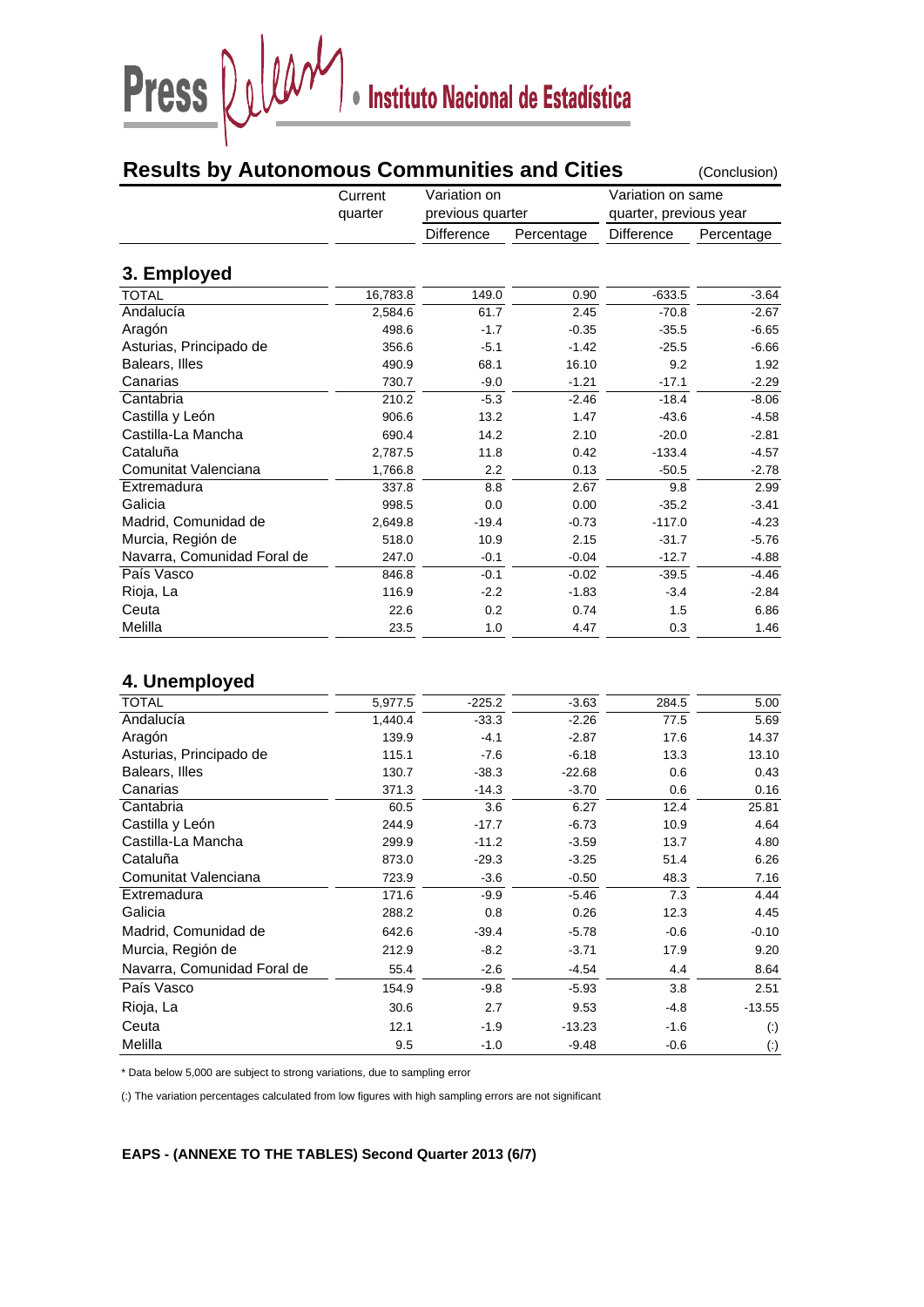

### **Results by Autonomous Communities and Cities**

#### (Absolute figures in thousands and rates in percentage)

### 5. Employed and unemployed by sex. Activity and unemployment rates

|                                                                             | Both sexes |            |                  | Males         |          |            |               | Females       |          |            |               |               |
|-----------------------------------------------------------------------------|------------|------------|------------------|---------------|----------|------------|---------------|---------------|----------|------------|---------------|---------------|
|                                                                             | Employed   | Unemployed | Activity<br>rate | Unem.<br>rate | Employed | Unemployed | Activity rate | Unem.<br>Rate | Employed | Unemployed | Activity rate | Unem.<br>Rate |
| <b>TOTAL</b>                                                                | 16,783.8   | 5,977.5    | 59.54            | 26.26         | 9,144.5  | 3,142.9    | 66.12         | 25.58         | 7,639.2  | 2,834.7    | 53.32         | 27.06         |
| Andalucía                                                                   | 2,584.6    | 1,440.4    | 59.20            | 35.79         | 1,441.6  | 763.0      | 66.17         | 34.61         | 1,143.0  | 677.4      | 52.50         | 37.21         |
| Aragón                                                                      | 498.6      | 139.9      | 58.19            | 21.92         | 279.5    | 67.4       | 64.31         | 19.43         | 219.0    | 72.5       | 52.26         | 24.87         |
| Asturias, Principado de                                                     | 356.6      | 115.1      | 51.69            | 24.40         | 185.4    | 62.6       | 57.52         | 25.24         | 171.2    | 52.5       | 46.47         | 23.47         |
| <b>Balears, Illes</b>                                                       | 490.9      | 130.7      | 67.78            | 21.03         | 267.1    | 67.9       | 73.59         | 20.26         | 223.8    | 62.8       | 62.06         | 21.92         |
| Canarias                                                                    | 730.7      | 371.3      | 61.63            | 33.69         | 394.0    | 199.1      | 67.15         | 33.57         | 336.7    | 172.2      | 56.24         | 33.84         |
| Cantabria                                                                   | 210.2      | 60.5       | 55.41            | 22.35         | 115.1    | 31.7       | 62.18         | 21.59         | 95.2     | 28.8       | 49.08         | 23.25         |
| Castilla y León                                                             | 906.6      | 244.9      | 54.77            | 21.27         | 510.6    | 122.1      | 61.25         | 19.30         | 396.0    | 122.8      | 48.51         | 23.67         |
| Castilla-La Mancha                                                          | 690.4      | 299.9      | 58.83            | 30.29         | 410.9    | 157.3      | 67.50         | 27.69         | 279.5    | 142.6      | 50.15         | 33.78         |
| Cataluña                                                                    | 2,787.5    | 873.0      | 61.50            | 23.85         | ,466.1   | 467.9      | 67.51         | 24.19         | 1,321.4  | 405.1      | 55.92         | 23.46         |
| <b>Comunitat Valenciana</b>                                                 | 1,766.8    | 723.9      | 59.92            | 29.06         | 989.6    | 376.4      | 66.89         | 27.55         | 777.3    | 347.5      | 53.19         | 30.90         |
| <b>Extremadura</b>                                                          | 337.8      | 171.6      | 56.27            | 33.69         | 193.6    | 90.2       | 63.53         | 31.78         | 144.2    | 81.4       | 49.20         | 36.09         |
| Galicia                                                                     | 998.5      | 288.2      | 54.72            | 22.40         | 530.4    | 151.3      | 60.74         | 22.19         | 468.1    | 136.9      | 49.22         | 22.62         |
| Madrid, Comunidad de                                                        | 2,649.8    | 642.6      | 63.02            | 19.52         | 1,392.3  | 326.2      | 69.23         | 18.98         | 1,257.5  | 316.4      | 57.40         | 20.10         |
| Murcia, Región de                                                           | 518.0      | 212.9      | 61.51            | 29.13         | 297.9    | 117.1      | 69.77         | 28.23         | 220.1    | 95.8       | 53.22         | 30.33         |
| Navarra, Comunidad Foral                                                    | 247.0      | 55.4       | 59.34            | 18.32         | 135.3    | 30.1       | 66.11         | 18.19         | 111.6    | 25.3       | 52.80         | 18.48         |
| País Vasco                                                                  | 846.8      | 154.9      | 56.47            | 15.46         | 443.8    | 84.4       | 62.51         | 15.98         | 403.0    | 70.5       | 50.98         | 14.88         |
| Rioja, La                                                                   | 116.9      | 30.6       | 57.44            | 20.73         | 63.7     | 16.6       | 63.98         | 20.64         | 53.2     | 14.0       | 51.18         | 20.83         |
| Ceuta                                                                       | 22.6       | 12.1       | 57.52            | 34.96         | 14.7     | 6.2        | 68.14         | 29.55         | 7.9      | 6.0        | 46.60         | 43.09         |
| <b>Melilla</b>                                                              | 23.5       | 9.5        | 56.08            | 28.74         | 13.0     | 5.3        | 64.21         | 29.13         | 10.5     | 4.1        | 48.39         | 28.25         |
| * Data below 5,000 are subject to strong variations, due to sampling errors |            |            |                  |               |          |            |               |               |          |            |               |               |

**EAPS - (ANNEXE TO THE TABLES) Second Quarter 2013 (7/7)**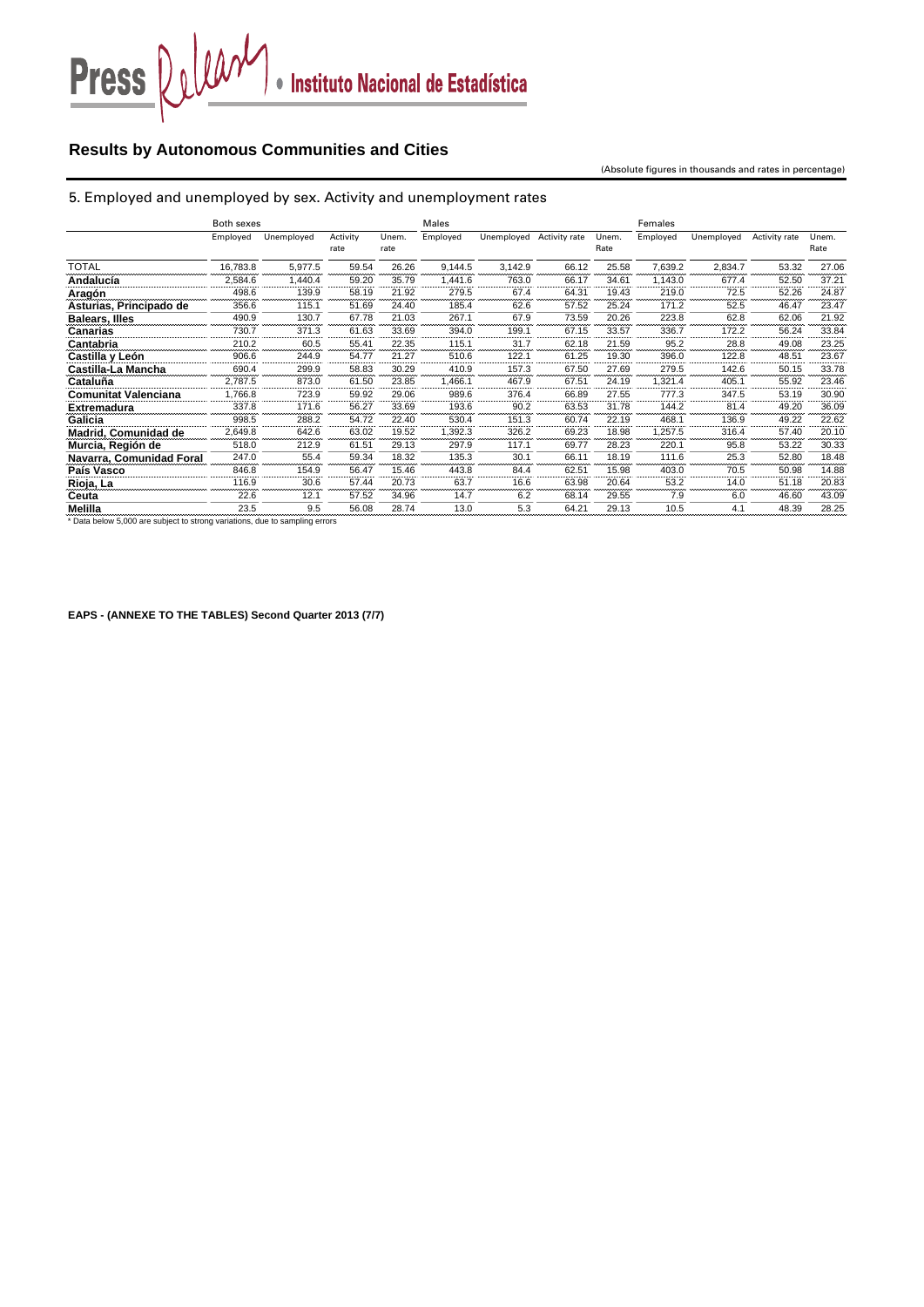# **Employed and unemployed by sex APS** Second Quarter 2013





### **Unemployment**





### **Unemployment rate**

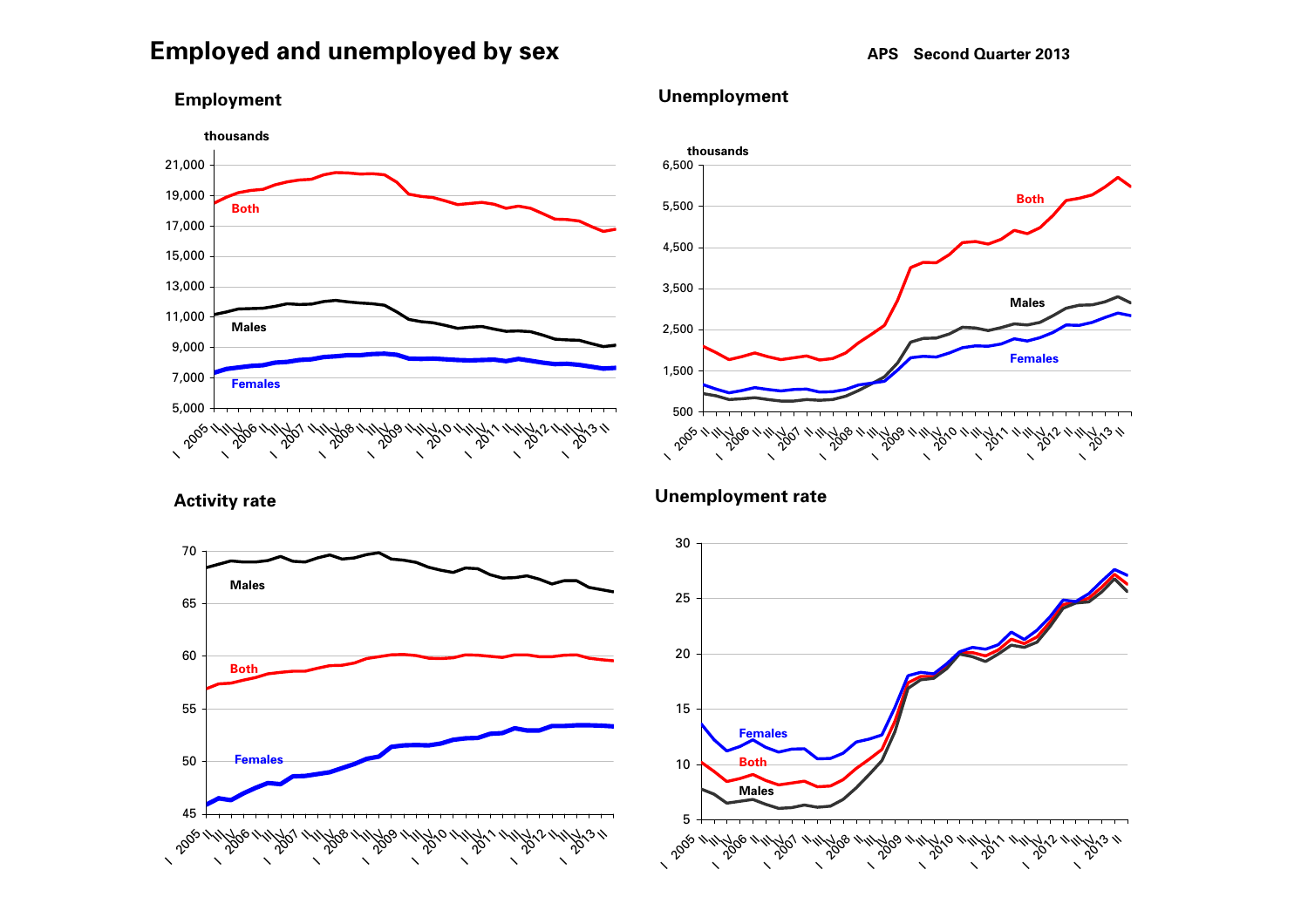## **Employed and Unemployed by age <b>APS** APS Second Quarter 2013



### **Employment (thousands)**

### **Variation percentages over the previous quarter and over the same quarter of the previous year**

### **Employment**



### **Unemployed Unemployment**

**Unemployment (thousands)**



previous quarter □same quarter, previous year

previous quarter  $\bm{\Box}$  same quarter, previous year